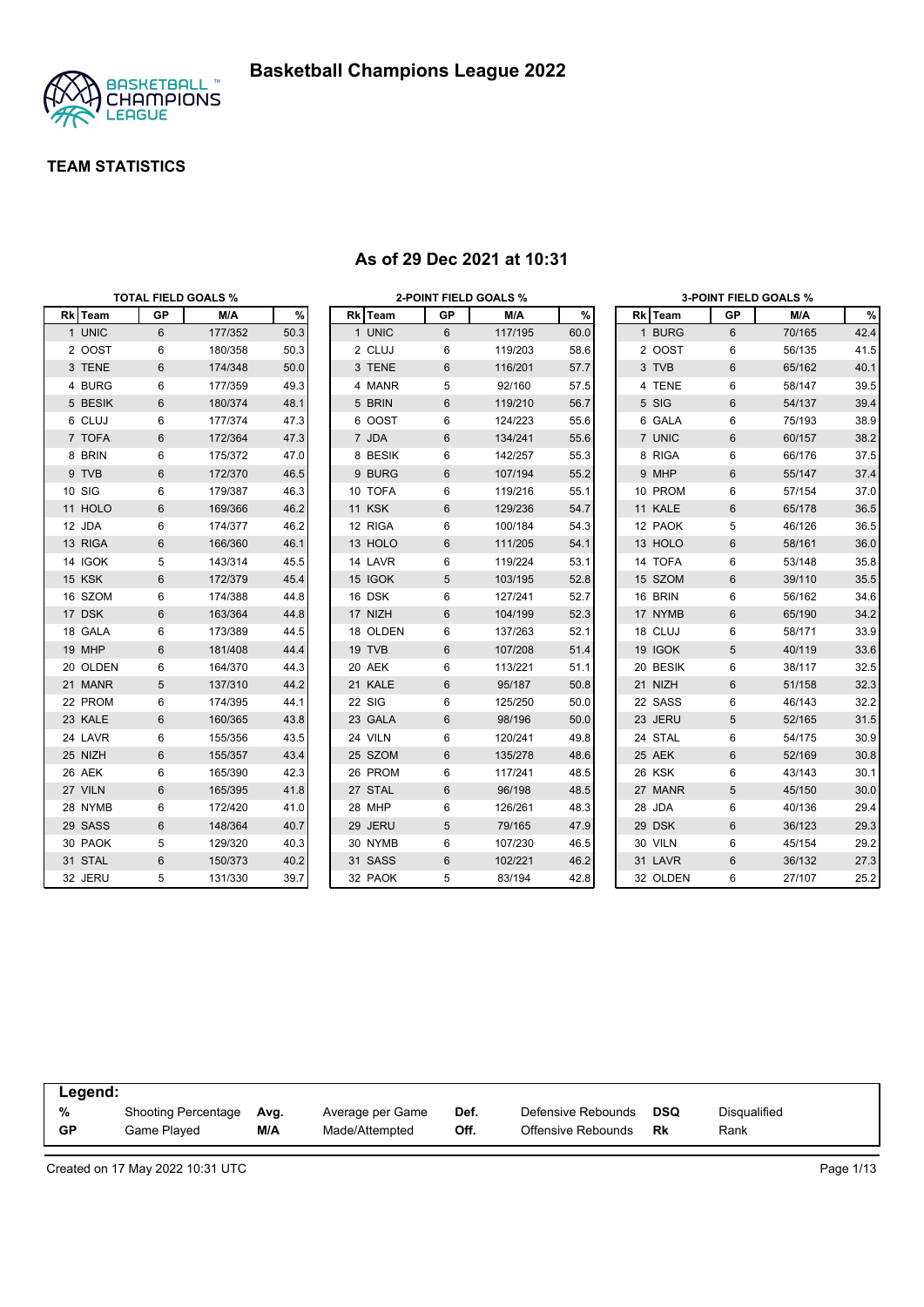

|          | <b>FREE THROWS %</b> |         |      |          | <b>POINTS FOR</b> |              |      |          | <b>POINTS AGAINST</b> |       |      |
|----------|----------------------|---------|------|----------|-------------------|--------------|------|----------|-----------------------|-------|------|
| Rk Team  | <b>GP</b>            | M/A     | $\%$ | Rk Team  | <b>GP</b>         | <b>Total</b> | Avg. | Rk Team  | GP                    | Total | Avg. |
| 1 GALA   | 6                    | 104/122 | 85.2 | 1 GALA   | 6                 | 525          | 87.5 | 1 UNIC   | 6                     | 403   | 67.2 |
| 2 NYMB   | 6                    | 72/85   | 84.7 | 2 CLUJ   | 6                 | 523          | 87.2 | 2 MANR   | 5                     | 355   | 71.0 |
| 3 TVB    | 6                    | 74/91   | 81.3 | 3 OOST   | 6                 | 516          | 86.0 | 3 JDA    | 6                     | 433   | 72.2 |
| 4 DSK    | 6                    | 97/121  | 80.2 | 4 HOLO   | 6                 | 494          | 82.3 | 4 PROM   | 6                     | 434   | 72.3 |
| 5 VILN   | 6                    | 100/125 | 80.0 | 5 MHP    | 6                 | 494          | 82.3 | 5 LAVR   | $6\phantom{1}$        | 440   | 73.3 |
| 6 MHP    | 6                    | 77/98   | 78.6 | 6 SIG    | 6                 | 491          | 81.8 | 6 SZOM   | 6                     | 442   | 73.7 |
| 7 BESIK  | 6                    | 73/93   | 78.5 | 7 BURG   | 6                 | 487          | 81.2 | 7 VILN   | $6\phantom{1}$        | 442   | 73.7 |
| 8 STAL   | 6                    | 95/122  | 77.9 | 8 TOFA   | 6                 | 483          | 80.5 | 8 TVB    | 6                     | 446   | 74.3 |
| 9 NIZH   | 6                    | 98/127  | 77.2 | 9 TVB    | 6                 | 483          | 80.5 | 9 MHP    | 6                     | 450   | 75.0 |
| 10 BURG  | 6                    | 63/82   | 76.8 | 10 MANR  | 5                 | 402          | 80.4 | 10 TENE  | 6                     | 450   | 75.0 |
| 11 MANR  | 5                    | 83/109  | 76.1 | 11 NYMB  | 6                 | 481          | 80.2 | 11 JERU  | 5                     | 376   | 75.2 |
| 12 TOFA  | 6                    | 86/113  | 76.1 | 12 TENE  | 6                 | 476          | 79.3 | 12 HOLO  | 6                     | 458   | 76.3 |
| 13 UNIC  | 6                    | 53/70   | 75.7 | 13 VILN  | 6                 | 475          | 79.2 | 13 PAOK  | $5\phantom{.0}$       | 384   | 76.8 |
| 14 OLDEN | 6                    | 95/126  | 75.4 | 14 AEK   | 6                 | 471          | 78.5 | 14 TOFA  | 6                     | 463   | 77.2 |
| 15 HOLO  | 6                    | 98/130  | 75.4 | 15 BESIK | 6                 | 471          | 78.5 | 15 IGOK  | $5\phantom{.0}$       | 390   | 78.0 |
| 16 SASS  | 6                    | 79/106  | 74.5 | 16 UNIC  | 6                 | 467          | 77.8 | 16 DSK   | 6                     | 470   | 78.3 |
| 17 KALE  | $6\phantom{1}$       | 78/105  | 74.3 | 17 BRIN  | 6                 | 464          | 77.3 | 17 BURG  | $6\phantom{1}$        | 472   | 78.7 |
| 18 OOST  | 6                    | 100/135 | 74.1 | 18 KALE  | 6                 | 463          | 77.2 | 18 RIGA  | 6                     | 474   | 79.0 |
| 19 PROM  | 6                    | 54/73   | 74.0 | 19 RIGA  | 6                 | 463          | 77.2 | 19 KSK   | $6\phantom{1}$        | 475   | 79.2 |
| 20 LAVR  | 6                    | 65/88   | 73.9 | 20 IGOK  | 5                 | 385          | 77.0 | 20 BESIK | 6                     | 478   | 79.7 |
| 21 AEK   | 6                    | 89/125  | 71.2 | 21 JERU  | 5                 | 385          | 77.0 | 21 STAL  | $6\phantom{1}$        | 483   | 80.5 |
| 22 KSK   | 6                    | 66/93   | 71.0 | 22 SZOM  | 6                 | 461          | 76.8 | 22 GALA  | 6                     | 486   | 81.0 |
| 23 RIGA  | 6                    | 65/92   | 70.7 | 23 DSK   | 6                 | 459          | 76.5 | 23 SIG   | $6\phantom{1}$        | 489   | 81.5 |
| 24 PAOK  | 5                    | 74/105  | 70.5 | 24 NIZH  | 6                 | 459          | 76.5 | 24 OLDEN | 6                     | 491   | 81.8 |
| 25 SZOM  | 6                    | 74/105  | 70.5 | 25 PROM  | 6                 | 459          | 76.5 | 25 OOST  | $6\phantom{1}6$       | 500   | 83.3 |
| 26 SIG   | 6                    | 79/113  | 69.9 | 26 PAOK  | 5                 | 378          | 75.6 | 26 KALE  | 6                     | 501   | 83.5 |
| 27 JDA   | $\,6\,$              | 54/79   | 68.4 | 27 KSK   | $6\phantom{1}$    | 453          | 75.5 | 27 NIZH  | $6\phantom{1}$        | 503   | 83.8 |
| 28 TENE  | 6                    | 70/105  | 66.7 | 28 OLDEN | 6                 | 450          | 75.0 | 28 CLUJ  | 6                     | 505   | 84.2 |
| 29 CLUJ  | 6                    | 111/168 | 66.1 | 29 STAL  | 6                 | 449          | 74.8 | 29 BRIN  | $6\phantom{1}$        | 507   | 84.5 |
| 30 BRIN  | 6                    | 58/89   | 65.2 | 30 JDA   | 6                 | 442          | 73.7 | 30 NYMB  | 6                     | 509   | 84.8 |
| 31 JERU  | 5                    | 71/109  | 65.1 | 31 SASS  | 6                 | 421          | 70.2 | 31 AEK   | 6                     | 516   | 86.0 |
| 32 IGOK  | 5                    | 59/93   | 63.4 | 32 LAVR  | 6                 | 411          | 68.5 | 32 SASS  | 6                     | 516   | 86.0 |

| Legend: |                     |      |                  |      |                    |            |              |
|---------|---------------------|------|------------------|------|--------------------|------------|--------------|
| %       | Shooting Percentage | Ava. | Average per Game | Def. | Defensive Rebounds | <b>DSQ</b> | Disqualified |
| GP      | Game Plaved         | M/A  | Made/Attempted   | Off. | Offensive Rebounds | Rk         | Rank         |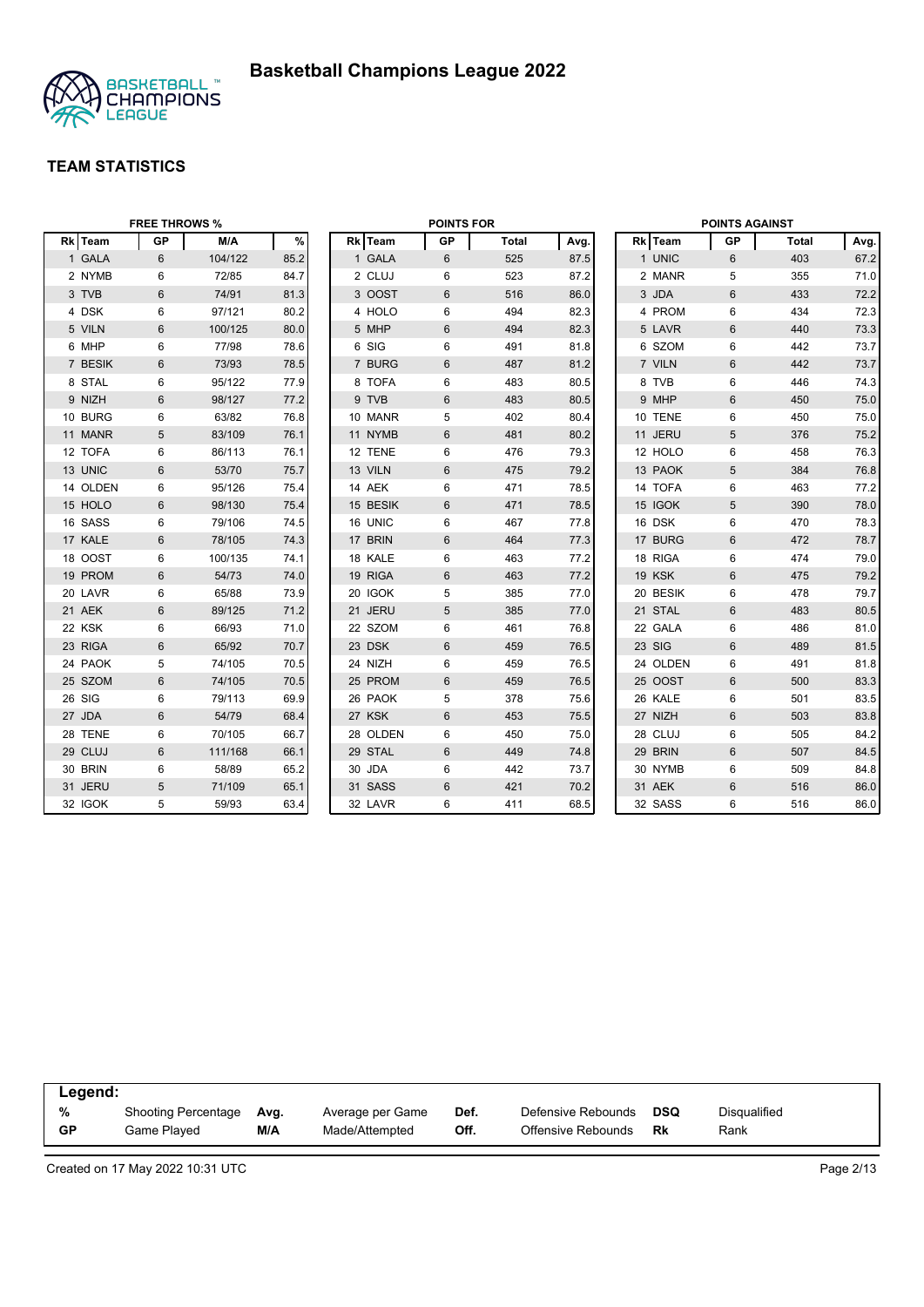

|          |           | <b>REBOUNDS</b> |      |              |      |          | <b>ASSISTS</b> |              |      |          | <b>FOULS</b>   |              |      |
|----------|-----------|-----------------|------|--------------|------|----------|----------------|--------------|------|----------|----------------|--------------|------|
| Rk Team  | <b>GP</b> | Off.            | Def. | <b>Total</b> | Avg. | Rk Team  | <b>GP</b>      | <b>Total</b> | Avg. | Rk Team  | <b>GP</b>      | <b>Total</b> | Avg. |
| 1 IGOK   | 5         | 72              | 147  | 219          | 43.8 | 1 OOST   | 6              | 128          | 21.3 | 1 BRIN   | 6              | 136          | 22.7 |
| 2 PROM   | 6         | 77              | 172  | 249          | 41.5 | 2 CLUJ   | 6              | 126          | 21.0 | 2 DSK    | 6              | 136          | 22.7 |
| 3 JERU   | 5         | 66              | 140  | 206          | 41.2 | 3 BRIN   | 6              | 123          | 20.5 | 3 OOST   | 6              | 136          | 22.7 |
| 4 SZOM   | 6         | 79              | 165  | 244          | 40.7 | 4 BURG   | 6              | 120          | 20.0 | 4 HOLO   | 6              | 135          | 22.5 |
| 5 MANR   | 5         | 54              | 145  | 199          | 39.8 | 5 RIGA   | 6              | 120          | 20.0 | 5 NYMB   | $\,6$          | 130          | 21.7 |
| 6 MHP    | 6         | 88              | 145  | 233          | 38.8 | 6 TVB    | 6              | 120          | 20.0 | 6 JERU   | 5              | 108          | 21.6 |
| 7 NYMB   | 6         | 71              | 159  | 230          | 38.3 | 7 MANR   | 5              | 100          | 20.0 | 7 NIZH   | 6              | 128          | 21.3 |
| 8 STAL   | 6         | 67              | 159  | 226          | 37.7 | 8 HOLO   | 6              | 118          | 19.7 | 8 KSK    | 6              | 125          | 20.8 |
| 9 TVB    | 6         | 61              | 161  | 222          | 37.0 | 9 NIZH   | 6              | 118          | 19.7 | 9 BURG   | 6              | 124          | 20.7 |
| 10 DSK   | 6         | 78              | 143  | 221          | 36.8 | 10 SZOM  | 6              | 117          | 19.5 | 10 BESIK | 6              | 121          | 20.2 |
| 11 PAOK  | 5         | 52              | 132  | 184          | 36.8 | 11 UNIC  | 6              | 117          | 19.5 | 11 RIGA  | 6              | 121          | 20.2 |
| 12 GALA  | 6         | 62              | 157  | 219          | 36.5 | 12 IGOK  | 5              | 94           | 18.8 | 12 SASS  | 6              | 121          | 20.2 |
| 13 CLUJ  | 6         | 74              | 143  | 217          | 36.2 | 13 GALA  | 6              | 111          | 18.5 | 13 TOFA  | 6              | 121          | 20.2 |
| 14 OOST  | 6         | 58              | 158  | 216          | 36.0 | 14 SIG   | 6              | 111          | 18.5 | 14 SZOM  | 6              | 120          | 20.0 |
| 15 VILN  | 6         | 81              | 135  | 216          | 36.0 | 15 TOFA  | 6              | 108          | 18.0 | 15 VILN  | 6              | 120          | 20.0 |
| 16 KSK   | 6         | 78              | 136  | 214          | 35.7 | 16 BESIK | 6              | 107          | 17.8 | 16 MANR  | 5              | 100          | 20.0 |
| 17 SIG   | 6         | 78              | 135  | 213          | 35.5 | 17 TENE  | 6              | 106          | 17.7 | 17 PAOK  | 5              | 99           | 19.8 |
| 18 RIGA  | 6         | 60              | 152  | 212          | 35.3 | 18 KALE  | 6              | 103          | 17.2 | 18 CLUJ  | 6              | 117          | 19.5 |
| 19 TENE  | 6         | 51              | 161  | 212          | 35.3 | 19 PAOK  | 5              | 86           | 17.2 | 19 KALE  | 6              | 117          | 19.5 |
| 20 HOLO  | 6         | 50              | 159  | 209          | 34.8 | 20 JDA   | 6              | 101          | 16.8 | 20 TVB   | 6              | 117          | 19.5 |
| 21 BESIK | 6         | 49              | 159  | 208          | 34.7 | 21 PROM  | 6              | 101          | 16.8 | 21 OLDEN | 6              | 116          | 19.3 |
| 22 NIZH  | 6         | 73              | 133  | 206          | 34.3 | 22 NYMB  | 6              | 100          | 16.7 | 22 PROM  | 6              | 115          | 19.2 |
| 23 BURG  | 6         | 60              | 145  | 205          | 34.2 | 23 SASS  | 6              | 100          | 16.7 | 23 TENE  | $6\phantom{1}$ | 112          | 18.7 |
| 24 UNIC  | 6         | 55              | 150  | 205          | 34.2 | 24 VILN  | 6              | 100          | 16.7 | 24 MHP   | 6              | 111          | 18.5 |
| 25 JDA   | 6         | 64              | 136  | 200          | 33.3 | 25 STAL  | 6              | 95           | 15.8 | 25 STAL  | 6              | 111          | 18.5 |
| 26 KALE  | 6         | 57              | 143  | 200          | 33.3 | 26 JERU  | 5              | 79           | 15.8 | 26 AEK   | 6              | 110          | 18.3 |
| 27 BRIN  | 6         | 43              | 151  | 194          | 32.3 | 27 AEK   | 6              | 92           | 15.3 | 27 JDA   | 6              | 110          | 18.3 |
| 28 LAVR  | 6         | 52              | 142  | 194          | 32.3 | 28 KSK   | 6              | 92           | 15.3 | 28 SIG   | 6              | 110          | 18.3 |
| 29 OLDEN | 6         | 60              | 130  | 190          | 31.7 | 29 OLDEN | 6              | 92           | 15.3 | 29 GALA  | 6              | 109          | 18.2 |
| 30 TOFA  | 6         | 61              | 129  | 190          | 31.7 | 30 DSK   | 6              | 87           | 14.5 | 30 UNIC  | 6              | 107          | 17.8 |
| 31 AEK   | 6         | 62              | 126  | 188          | 31.3 | 31 MHP   | 6              | 84           | 14.0 | 31 IGOK  | 5              | 89           | 17.8 |
| 32 SASS  | 6         | 60              | 120  | 180          | 30.0 | 32 LAVR  | 6              | 73           | 12.2 | 32 LAVR  | 6              | 103          | 17.2 |

| Legend:   |                            |      |                  |      |                    |     |                     |  |
|-----------|----------------------------|------|------------------|------|--------------------|-----|---------------------|--|
| %         | <b>Shooting Percentage</b> | Ava. | Average per Game | Def. | Defensive Rebounds | DSQ | <b>Disqualified</b> |  |
| <b>GP</b> | Game Plaved                | M/A  | Made/Attempted   | Off. | Offensive Rebounds | Rk  | Rank                |  |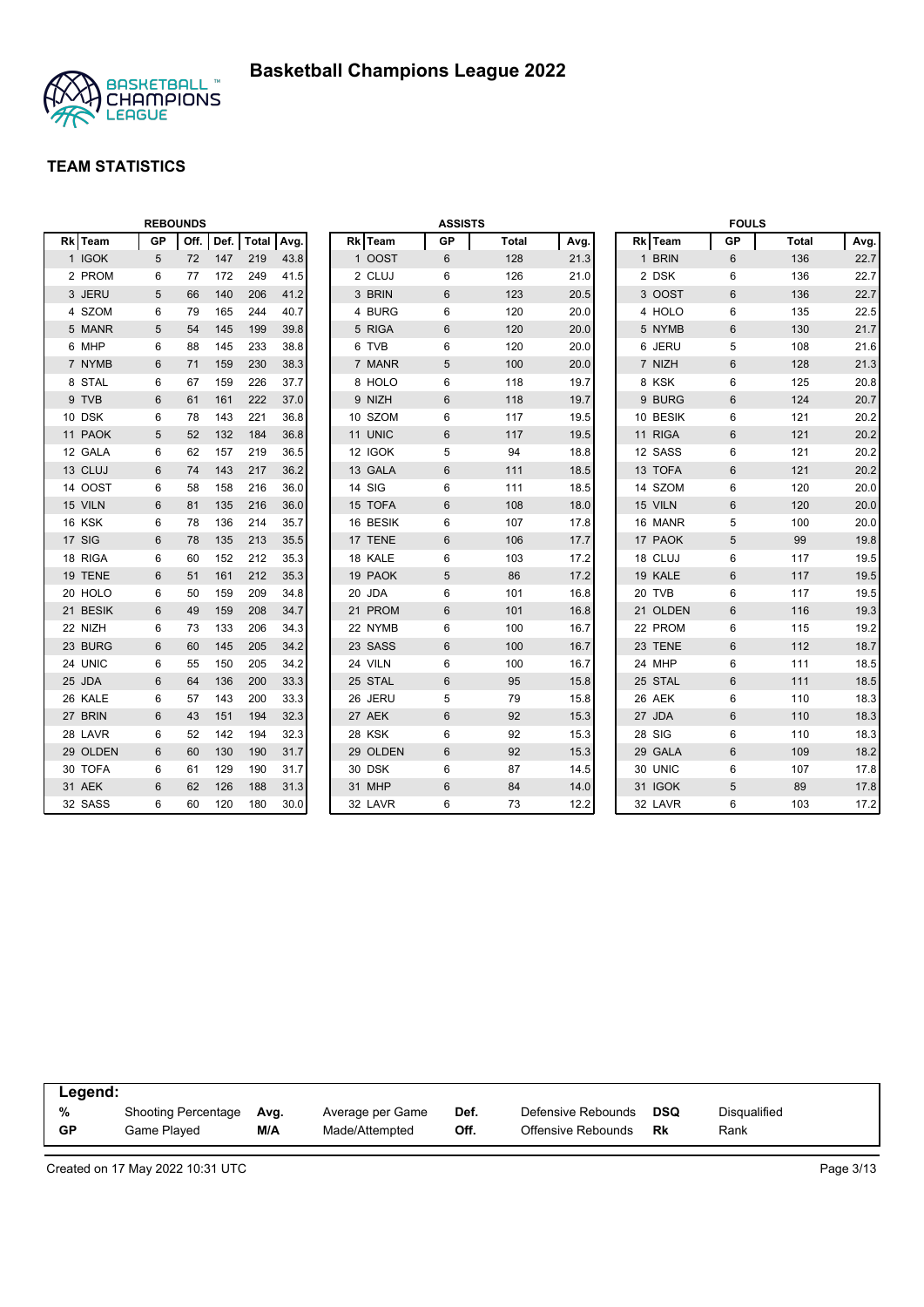

|          | <b>TURNOVERS</b> |              |      |          | <b>STEALS</b> |              |      |          | <b>BLOCKED SHOTS</b> |       |         |
|----------|------------------|--------------|------|----------|---------------|--------------|------|----------|----------------------|-------|---------|
| Rk Team  | <b>GP</b>        | <b>Total</b> | Avg. | Rk Team  | GP            | <b>Total</b> | Avg. | Rk Team  | GP                   | Total | Avg.    |
| 1 DSK    | 6                | 113          | 18.8 | 1 DSK    | 6             | 58           | 9.7  | 1 KSK    | 6                    | 32    | 5.3     |
| 2 BURG   | 6                | 100          | 16.7 | 2 JDA    | 6             | 58           | 9.7  | 2 BESIK  | 6                    | 28    | 4.7     |
| 3 RIGA   | $6\phantom{1}$   | 99           | 16.5 | 3 VILN   | 6             | 52           | 8.7  | 3 MHP    | 6                    | 26    | 4.3     |
| 4 UNIC   | 6                | 95           | 15.8 | 4 CLUJ   | 6             | 51           | 8.5  | 4 RIGA   | 6                    | 23    | 3.8     |
| 5 IGOK   | 5                | 79           | 15.8 | 5 SIG    | 6             | 47           | 7.8  | 5 TVB    | $6\phantom{1}$       | 23    | 3.8     |
| 6 STAL   | 6                | 94           | 15.7 | 6 LAVR   | 6             | 45           | 7.5  | 6 CLUJ   | 6                    | 21    | 3.5     |
| 7 NIZH   | $6\phantom{1}$   | 93           | 15.5 | 7 OLDEN  | 6             | 45           | 7.5  | 7 TENE   | $6\phantom{1}$       | 20    | 3.3     |
| 8 SASS   | 6                | 93           | 15.5 | 8 GALA   | 6             | 44           | 7.3  | 8 OOST   | $\,6\,$              | 19    | 3.2     |
| 9 CLUJ   | 6                | 92           | 15.3 | 9 STAL   | 6             | 44           | 7.3  | 9 SASS   | 6                    | 19    | 3.2     |
| 10 PROM  | 6                | 90           | 15.0 | 10 UNIC  | 6             | 44           | 7.3  | 10 SZOM  | 6                    | 19    | 3.2     |
| 11 KALE  | 6                | 88           | 14.7 | 11 HOLO  | 6             | 43           | 7.2  | 11 JERU  | 5                    | 16    | $3.2\,$ |
| 12 BESIK | 6                | 87           | 14.5 | 12 SZOM  | 6             | 43           | 7.2  | 12 PAOK  | 5                    | 16    | 3.2     |
| 13 OOST  | 6                | 86           | 14.3 | 13 TOFA  | 6             | 43           | 7.2  | 13 JDA   | $6\phantom{1}$       | 18    | 3.0     |
| 14 KSK   | 6                | 85           | 14.2 | 14 BESIK | 6             | 42           | 7.0  | 14 MANR  | 5                    | 15    | 3.0     |
| 15 TENE  | $6\phantom{1}$   | 85           | 14.2 | 15 MHP   | 6             | 42           | 7.0  | 15 BURG  | $6\phantom{1}$       | 17    | $2.8\,$ |
| 16 MANR  | 5                | 70           | 14.0 | 16 SASS  | 6             | 42           | 7.0  | 16 IGOK  | 5                    | 14    | 2.8     |
| 17 BRIN  | $6\phantom{1}$   | 82           | 13.7 | 17 JERU  | 5             | 35           | 7.0  | 17 TOFA  | $6\phantom{1}$       | 16    | 2.7     |
| 18 TVB   | 6                | 82           | 13.7 | 18 AEK   | 6             | 41           | 6.8  | 18 UNIC  | 6                    | 16    | 2.7     |
| 19 LAVR  | 6                | 80           | 13.3 | 19 KSK   | 6             | 39           | 6.5  | 19 STAL  | $6\phantom{1}$       | 15    | 2.5     |
| 20 HOLO  | 6                | 79           | 13.2 | 20 MANR  | 5             | 32           | 6.4  | 20 VILN  | 6                    | 15    | 2.5     |
| 21 JERU  | 5                | 66           | 13.2 | 21 TVB   | 6             | 38           | 6.3  | 21 GALA  | 6                    | 13    | $2.2\,$ |
| 22 JDA   | 6                | 78           | 13.0 | 22 BRIN  | 6             | 37           | 6.2  | 22 HOLO  | 6                    | 13    | 2.2     |
| 23 SIG   | 6                | 78           | 13.0 | 23 NYMB  | 6             | 37           | 6.2  | 23 LAVR  | $6\phantom{1}$       | 13    | $2.2\,$ |
| 24 SZOM  | 6                | 78           | 13.0 | 24 TENE  | 6             | 36           | 6.0  | 24 OLDEN | 6                    | 13    | 2.2     |
| 25 VILN  | $6\phantom{1}$   | 78           | 13.0 | 25 PROM  | 6             | 35           | 5.8  | 25 PROM  | 6                    | 13    | 2.2     |
| 26 TOFA  | 6                | 75           | 12.5 | 26 RIGA  | 6             | 35           | 5.8  | 26 DSK   | 6                    | 12    | 2.0     |
| 27 OLDEN | $6\phantom{1}$   | 71           | 11.8 | 27 BURG  | 6             | 33           | 5.5  | 27 NIZH  | $6\,$                | 12    | 2.0     |
| 28 MHP   | 6                | 68           | 11.3 | 28 PAOK  | 5             | 27           | 5.4  | 28 AEK   | 6                    | 11    | 1.8     |
| 29 NYMB  | 6                | 67           | 11.2 | 29 NIZH  | 6             | 31           | 5.2  | 29 BRIN  | 6                    | 10    | 1.7     |
| 30 AEK   | 6                | 62           | 10.3 | 30 IGOK  | 5             | 25           | 5.0  | 30 KALE  | 6                    | 10    | 1.7     |
| 31 GALA  | 6                | 62           | 10.3 | 31 KALE  | 6             | 28           | 4.7  | 31 SIG   | 6                    | 8     | 1.3     |
| 32 PAOK  | 5                | 51           | 10.2 | 32 OOST  | 6             | 27           | 4.5  | 32 NYMB  | 6                    | 3     | $0.5\,$ |

| Legend: |                            |      |                  |      |                    |     |              |  |
|---------|----------------------------|------|------------------|------|--------------------|-----|--------------|--|
| %       | <b>Shooting Percentage</b> | Avg. | Average per Game | Def. | Defensive Rebounds | DSQ | Disqualified |  |
| GP      | Game Played                | M/A  | Made/Attempted   | Off. | Offensive Rebounds | Rk  | Rank         |  |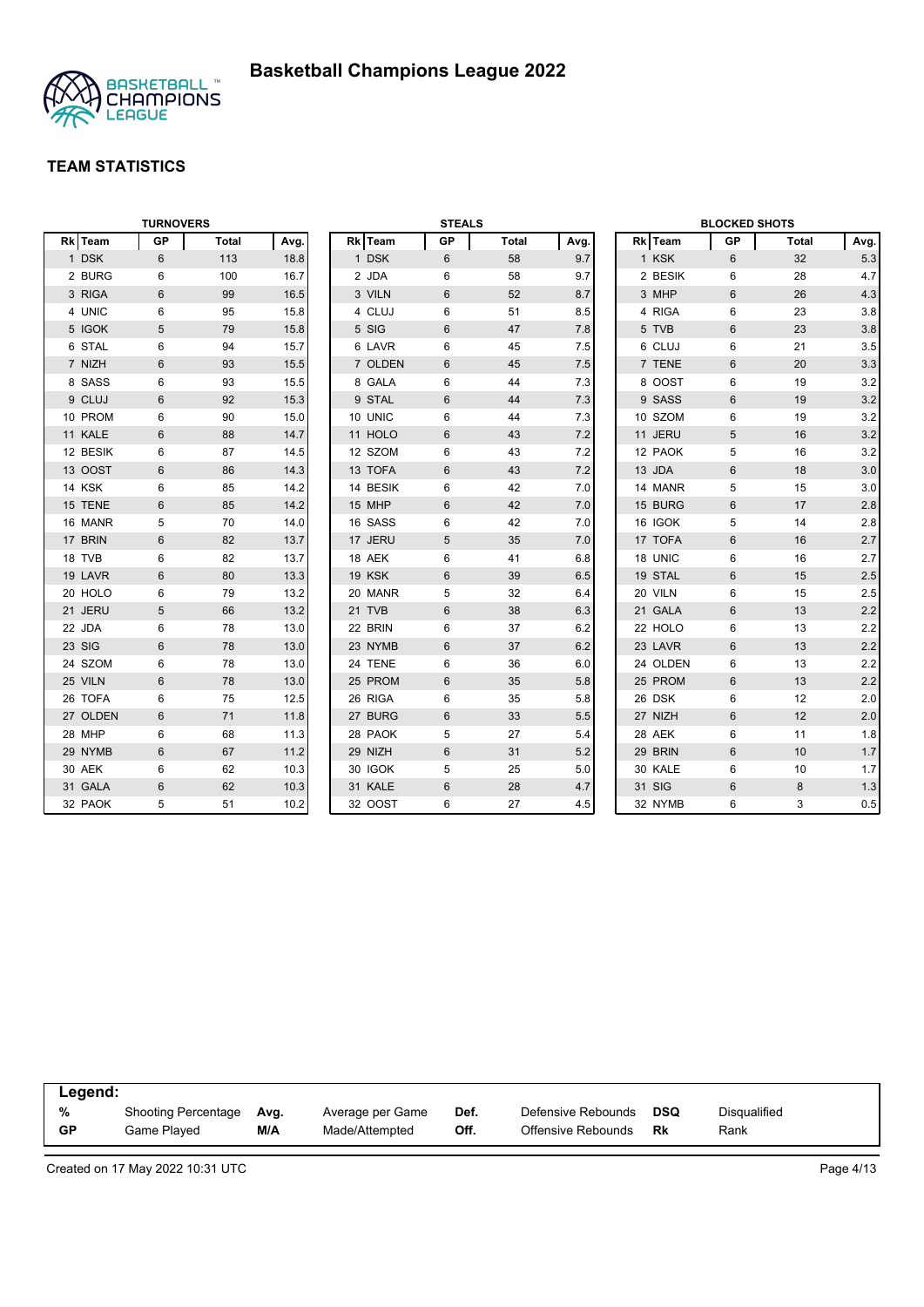



|          |                 | <b>TOTAL FIELD GOALS MADE</b> |      |         |           | <b>2-POINT FIELD GOALS MADE</b> |      |          |                | <b>3-POINT FIELD GOALS MADE</b> |       |
|----------|-----------------|-------------------------------|------|---------|-----------|---------------------------------|------|----------|----------------|---------------------------------|-------|
| Rk Team  | <b>GP</b>       | M/A                           | Avg. | Rk Team | <b>GP</b> | Total                           | Avg. | Rk Team  | <b>GP</b>      | Total                           | Avg.  |
| 1 MHP    | 6               | 181                           | 30.2 | 1 BESIK | 6         | 142                             | 23.7 | 1 GALA   | 6              | 75                              | 12.5  |
| 2 BESIK  | 6               | 180                           | 30.0 | 2 OLDEN | 6         | 137                             | 22.8 | 2 BURG   | 6              | 70                              | 11.7  |
| 3 OOST   | $6\phantom{1}$  | 180                           | 30.0 | 3 SZOM  | 6         | 135                             | 22.5 | 3 RIGA   | $6\,$          | 66                              | 11.0  |
| 4 SIG    | 6               | 179                           | 29.8 | 4 JDA   | 6         | 134                             | 22.3 | 4 KALE   | 6              | 65                              | 10.8  |
| 5 BURG   | $6\phantom{1}$  | 177                           | 29.5 | 5 KSK   | 6         | 129                             | 21.5 | 5 NYMB   | 6              | 65                              | 10.8  |
| 6 CLUJ   | 6               | 177                           | 29.5 | 6 DSK   | 6         | 127                             | 21.2 | 6 TVB    | 6              | 65                              | 10.8  |
| 7 UNIC   | 6               | 177                           | 29.5 | 7 MHP   | 6         | 126                             | 21.0 | 7 JERU   | 5              | 52                              | 10.4  |
| 8 BRIN   | 6               | 175                           | 29.2 | 8 SIG   | 6         | 125                             | 20.8 | 8 UNIC   | 6              | 60                              | 10.0  |
| 9 JDA    | $6\phantom{1}$  | 174                           | 29.0 | 9 OOST  | 6         | 124                             | 20.7 | 9 CLUJ   | 6              | 58                              | 9.7   |
| 10 PROM  | 6               | 174                           | 29.0 | 10 IGOK | 5         | 103                             | 20.6 | 10 HOLO  | 6              | 58                              | 9.7   |
| 11 SZOM  | 6               | 174                           | 29.0 | 11 VILN | 6         | 120                             | 20.0 | 11 TENE  | 6              | 58                              | 9.7   |
| 12 TENE  | 6               | 174                           | 29.0 | 12 BRIN | 6         | 119                             | 19.8 | 12 PROM  | 6              | 57                              | 9.5   |
| 13 GALA  | 6               | 173                           | 28.8 | 13 CLUJ | 6         | 119                             | 19.8 | 13 BRIN  | 6              | 56                              | 9.3   |
| 14 KSK   | 6               | 172                           | 28.7 | 14 LAVR | 6         | 119                             | 19.8 | 14 OOST  | 6              | 56                              | 9.3   |
| 15 NYMB  | 6               | 172                           | 28.7 | 15 TOFA | 6         | 119                             | 19.8 | 15 MHP   | 6              | 55                              | 9.2   |
| 16 TOFA  | 6               | 172                           | 28.7 | 16 PROM | 6         | 117                             | 19.5 | 16 PAOK  | 5              | 46                              | 9.2   |
| 17 TVB   | $6\phantom{1}$  | 172                           | 28.7 | 17 UNIC | 6         | 117                             | 19.5 | 17 SIG   | 6              | 54                              | 9.0   |
| 18 IGOK  | 5               | 143                           | 28.6 | 18 TENE | 6         | 116                             | 19.3 | 18 STAL  | 6              | 54                              | 9.0   |
| 19 HOLO  | $6\phantom{1}$  | 169                           | 28.2 | 19 AEK  | 6         | 113                             | 18.8 | 19 MANR  | 5              | 45                              | 9.0   |
| 20 RIGA  | 6               | 166                           | 27.7 | 20 HOLO | 6         | 111                             | 18.5 | 20 TOFA  | 6              | 53                              | 8.8   |
| 21 AEK   | $6\phantom{1}$  | 165                           | 27.5 | 21 MANR | 5         | 92                              | 18.4 | 21 AEK   | 6              | 52                              | 8.7   |
| 22 VILN  | 6               | 165                           | 27.5 | 22 BURG | 6         | 107                             | 17.8 | 22 NIZH  | 6              | 51                              | 8.5   |
| 23 MANR  | 5               | 137                           | 27.4 | 23 NYMB | 6         | 107                             | 17.8 | 23 IGOK  | 5              | 40                              | 8.0   |
| 24 OLDEN | 6               | 164                           | 27.3 | 24 TVB  | 6         | 107                             | 17.8 | 24 SASS  | 6              | 46                              | 7.7   |
| 25 DSK   | 6               | 163                           | 27.2 | 25 NIZH | 6         | 104                             | 17.3 | 25 VILN  | 6              | 45                              | $7.5$ |
| 26 KALE  | 6               | 160                           | 26.7 | 26 SASS | 6         | 102                             | 17.0 | 26 KSK   | 6              | 43                              | 7.2   |
| 27 JERU  | 5               | 131                           | 26.2 | 27 RIGA | 6         | 100                             | 16.7 | 27 JDA   | 6              | 40                              | 6.7   |
| 28 LAVR  | 6               | 155                           | 25.8 | 28 PAOK | 5         | 83                              | 16.6 | 28 SZOM  | 6              | 39                              | 6.5   |
| 29 NIZH  | 6               | 155                           | 25.8 | 29 GALA | 6         | 98                              | 16.3 | 29 BESIK | 6              | 38                              | 6.3   |
| 30 PAOK  | 5               | 129                           | 25.8 | 30 STAL | 6         | 96                              | 16.0 | 30 DSK   | 6              | 36                              | 6.0   |
| 31 STAL  | $6\phantom{1}6$ | 150                           | 25.0 | 31 KALE | 6         | 95                              | 15.8 | 31 LAVR  | $6\phantom{1}$ | 36                              | 6.0   |
| 32 SASS  | 6               | 148                           | 24.7 | 32 JERU | 5         | 79                              | 15.8 | 32 OLDEN | 6              | 27                              | 4.5   |

| Legend:   |                     |      |                  |      |                    |            |              |
|-----------|---------------------|------|------------------|------|--------------------|------------|--------------|
| %         | Shooting Percentage | Avg. | Average per Game | Def. | Defensive Rebounds | <b>DSQ</b> | Disgualified |
| <b>GP</b> | Game Played         | M/A  | Made/Attempted   | Off. | Offensive Rebounds | Rk         | Rank         |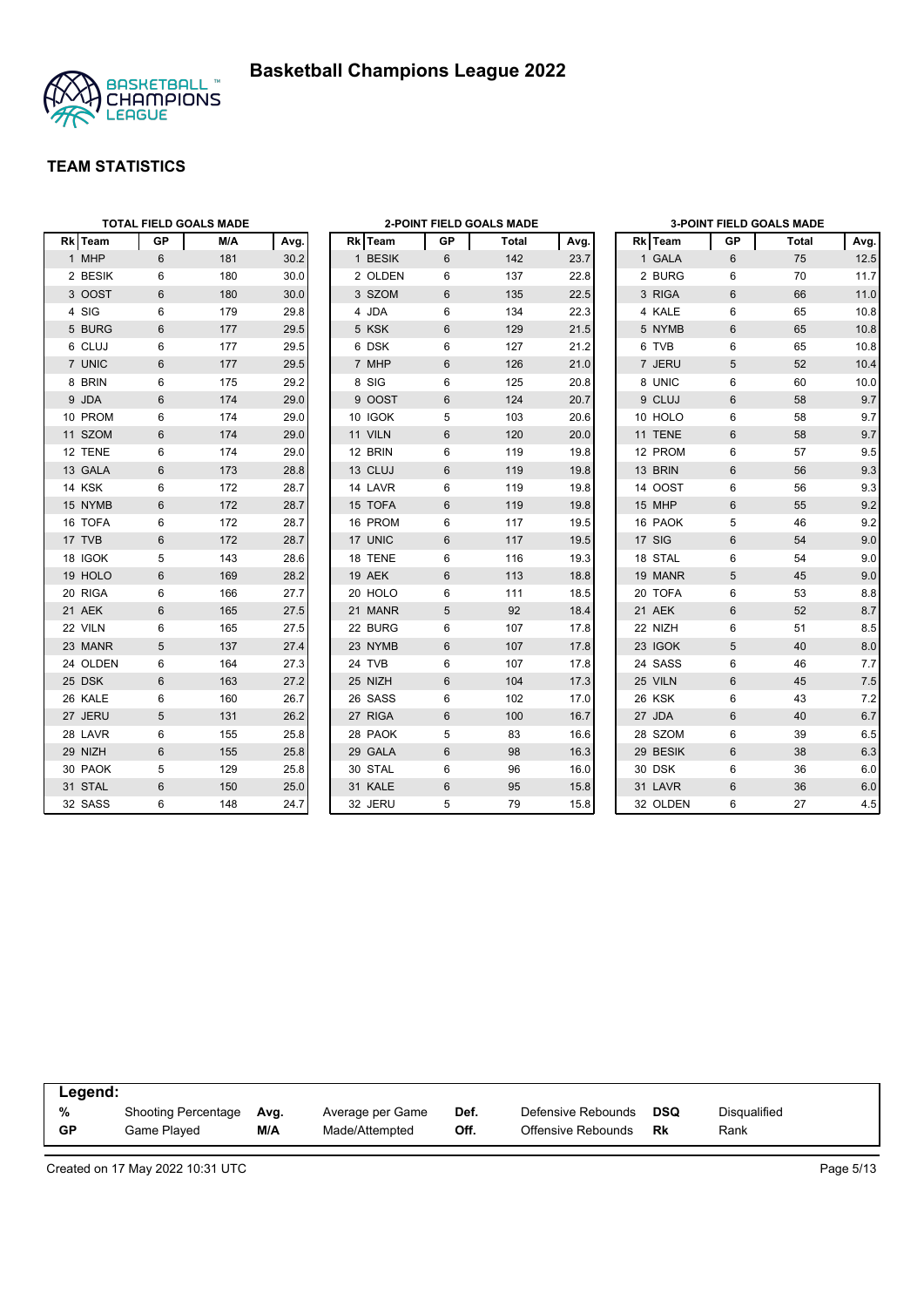



|          | <b>FREE THROWS MADE</b> |       |      |          |    | <b>TOTAL FIELD GOALS ATTEMPTS</b> |      |               |                | <b>2-POINT FIELD GOALS ATTEMPTS</b> |      |
|----------|-------------------------|-------|------|----------|----|-----------------------------------|------|---------------|----------------|-------------------------------------|------|
| Rk Team  | GP                      | Total | Avg. | Rk Team  | GP | Total                             | Avg. | Rk Team       | GP             | Total                               | Avg. |
| 1 CLUJ   | 6                       | 111   | 18.5 | 1 NYMB   | 6  | 420                               | 70.0 | 1 SZOM        | 6              | 278                                 | 46.3 |
| 2 GALA   | 6                       | 104   | 17.3 | 2 MHP    | 6  | 408                               | 68.0 | 2 OLDEN       | 6              | 263                                 | 43.8 |
| 3 OOST   | 6                       | 100   | 16.7 | 3 JERU   | 5  | 330                               | 66.0 | 3 MHP         | 6              | 261                                 | 43.5 |
| 4 VILN   | 6                       | 100   | 16.7 | 4 PROM   | 6  | 395                               | 65.8 | 4 BESIK       | 6              | 257                                 | 42.8 |
| 5 MANR   | 5                       | 83    | 16.6 | 5 VILN   | 6  | 395                               | 65.8 | 5 SIG         | 6              | 250                                 | 41.7 |
| 6 HOLO   | 6                       | 98    | 16.3 | 6 AEK    | 6  | 390                               | 65.0 | 6 DSK         | 6              | 241                                 | 40.2 |
| 7 NIZH   | 6                       | 98    | 16.3 | 7 GALA   | 6  | 389                               | 64.8 | 7 JDA         | 6              | 241                                 | 40.2 |
| 8 DSK    | 6                       | 97    | 16.2 | 8 SZOM   | 6  | 388                               | 64.7 | 8 PROM        | 6              | 241                                 | 40.2 |
| 9 OLDEN  | 6                       | 95    | 15.8 | 9 SIG    | 6  | 387                               | 64.5 | 9 VILN        | 6              | 241                                 | 40.2 |
| 10 STAL  | 6                       | 95    | 15.8 | 10 PAOK  | 5  | 320                               | 64.0 | <b>10 KSK</b> | 6              | 236                                 | 39.3 |
| 11 AEK   | 6                       | 89    | 14.8 | 11 KSK   | 6  | 379                               | 63.2 | 11 IGOK       | 5              | 195                                 | 39.0 |
| 12 PAOK  | 5                       | 74    | 14.8 | 12 JDA   | 6  | 377                               | 62.8 | 12 PAOK       | 5              | 194                                 | 38.8 |
| 13 TOFA  | $6\phantom{1}$          | 86    | 14.3 | 13 IGOK  | 5  | 314                               | 62.8 | 13 NYMB       | 6              | 230                                 | 38.3 |
| 14 JERU  | 5                       | 71    | 14.2 | 14 BESIK | 6  | 374                               | 62.3 | 14 LAVR       | 6              | 224                                 | 37.3 |
| 15 SASS  | 6                       | 79    | 13.2 | 15 CLUJ  | 6  | 374                               | 62.3 | 15 OOST       | 6              | 223                                 | 37.2 |
| 16 SIG   | 6                       | 79    | 13.2 | 16 STAL  | 6  | 373                               | 62.2 | 16 AEK        | 6              | 221                                 | 36.8 |
| 17 KALE  | 6                       | 78    | 13.0 | 17 BRIN  | 6  | 372                               | 62.0 | 17 SASS       | 6              | 221                                 | 36.8 |
| 18 MHP   | 6                       | 77    | 12.8 | 18 MANR  | 5  | 310                               | 62.0 | 18 TOFA       | 6              | 216                                 | 36.0 |
| 19 SZOM  | 6                       | 74    | 12.3 | 19 OLDEN | 6  | 370                               | 61.7 | 19 BRIN       | $6\phantom{1}$ | 210                                 | 35.0 |
| 20 TVB   | 6                       | 74    | 12.3 | 20 TVB   | 6  | 370                               | 61.7 | 20 TVB        | 6              | 208                                 | 34.7 |
| 21 BESIK | 6                       | 73    | 12.2 | 21 HOLO  | 6  | 366                               | 61.0 | 21 HOLO       | 6              | 205                                 | 34.2 |
| 22 NYMB  | 6                       | 72    | 12.0 | 22 KALE  | 6  | 365                               | 60.8 | 22 CLUJ       | 6              | 203                                 | 33.8 |
| 23 IGOK  | 5                       | 59    | 11.8 | 23 DSK   | 6  | 364                               | 60.7 | 23 TENE       | 6              | 201                                 | 33.5 |
| 24 TENE  | 6                       | 70    | 11.7 | 24 SASS  | 6  | 364                               | 60.7 | 24 NIZH       | 6              | 199                                 | 33.2 |
| 25 KSK   | 6                       | 66    | 11.0 | 25 TOFA  | 6  | 364                               | 60.7 | 25 STAL       | 6              | 198                                 | 33.0 |
| 26 LAVR  | 6                       | 65    | 10.8 | 26 RIGA  | 6  | 360                               | 60.0 | 26 JERU       | 5              | 165                                 | 33.0 |
| 27 RIGA  | $6\phantom{1}$          | 65    | 10.8 | 27 BURG  | 6  | 359                               | 59.8 | 27 GALA       | $6\phantom{a}$ | 196                                 | 32.7 |
| 28 BURG  | 6                       | 63    | 10.5 | 28 OOST  | 6  | 358                               | 59.7 | 28 UNIC       | 6              | 195                                 | 32.5 |
| 29 BRIN  | 6                       | 58    | 9.7  | 29 NIZH  | 6  | 357                               | 59.5 | 29 BURG       | 6              | 194                                 | 32.3 |
| 30 JDA   | 6                       | 54    | 9.0  | 30 LAVR  | 6  | 356                               | 59.3 | 30 MANR       | 5              | 160                                 | 32.0 |
| 31 PROM  | 6                       | 54    | 9.0  | 31 UNIC  | 6  | 352                               | 58.7 | 31 KALE       | 6              | 187                                 | 31.2 |
| 32 UNIC  | 6                       | 53    | 8.8  | 32 TENE  | 6  | 348                               | 58.0 | 32 RIGA       | 6              | 184                                 | 30.7 |

| Legend:   |                            |      |                  |      |                    |     |              |
|-----------|----------------------------|------|------------------|------|--------------------|-----|--------------|
| %         | <b>Shooting Percentage</b> | Ava. | Average per Game | Def. | Defensive Rebounds | DSQ | Disqualified |
| <b>GP</b> | Game Plaved                | M/A  | Made/Attempted   | Off. | Offensive Rebounds | Rk  | Rank         |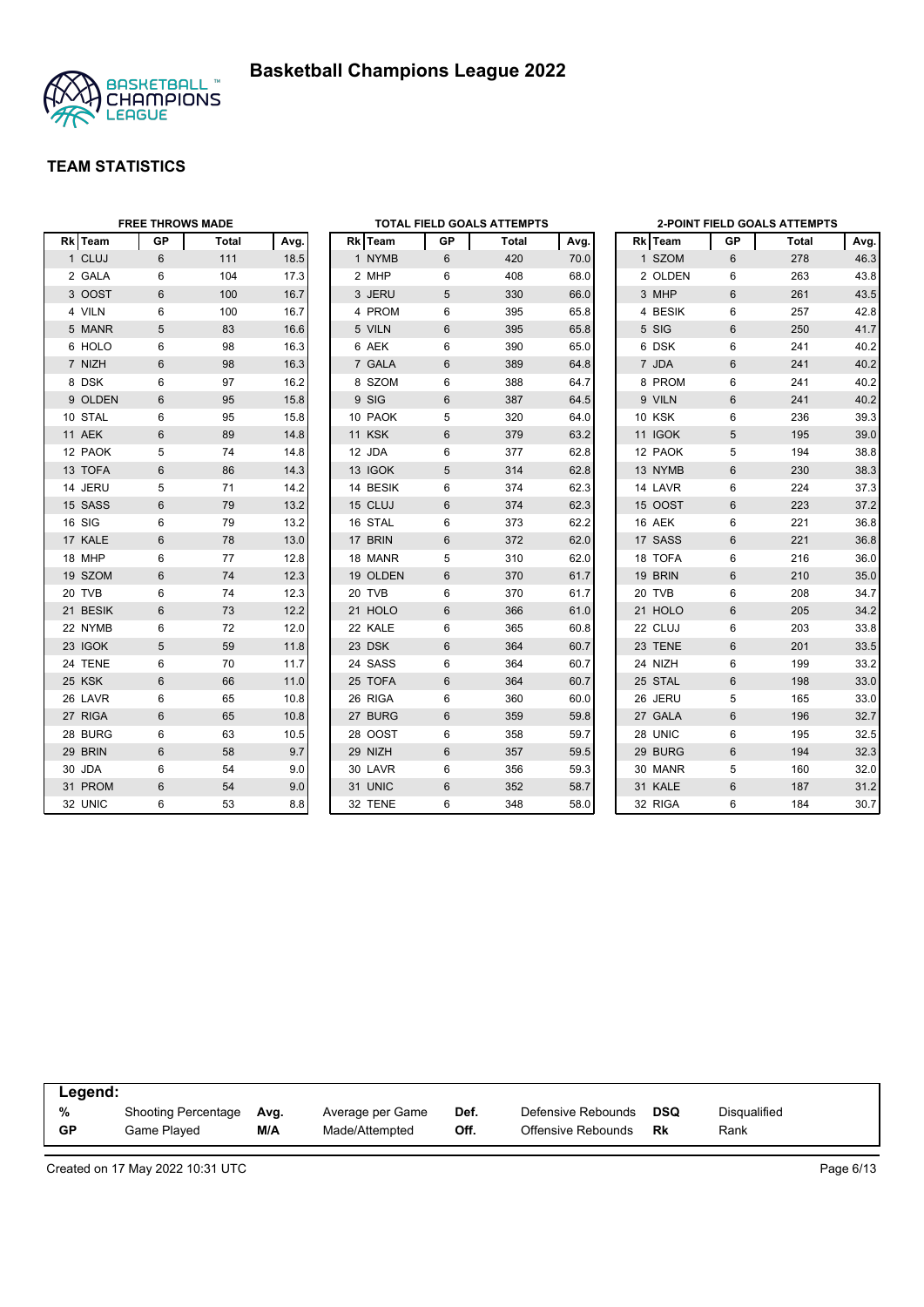

|          | <b>3-POINT FIELD GOALS ATTEMPTS</b> |       |      |  | <b>FREE THROWS ATTEMPTS</b> |                |       |      |  | <b>OFFENSIVE REBOUNDS</b> |                |       |      |  |
|----------|-------------------------------------|-------|------|--|-----------------------------|----------------|-------|------|--|---------------------------|----------------|-------|------|--|
| Rk Team  | GP                                  | Total | Avg. |  | Rk Team                     | GP             | Total | Avg. |  | Rk Team                   | GP             | Total | Avg. |  |
| 1 JERU   | 5                                   | 165   | 33.0 |  | 1 CLUJ                      | 6              | 168   | 28.0 |  | 1 MHP                     | 6              | 88    | 14.7 |  |
| 2 GALA   | 6                                   | 193   | 32.2 |  | 2 OOST                      | 6              | 135   | 22.5 |  | 2 IGOK                    | 5              | 72    | 14.4 |  |
| 3 NYMB   | 6                                   | 190   | 31.7 |  | 3 JERU                      | 5              | 109   | 21.8 |  | 3 VILN                    | 6              | 81    | 13.5 |  |
| 4 MANR   | 5                                   | 150   | 30.0 |  | 4 MANR                      | 5              | 109   | 21.8 |  | 4 SZOM                    | 6              | 79    | 13.2 |  |
| 5 KALE   | 6                                   | 178   | 29.7 |  | 5 HOLO                      | 6              | 130   | 21.7 |  | 5 JERU                    | 5              | 66    | 13.2 |  |
| 6 RIGA   | 6                                   | 176   | 29.3 |  | 6 NIZH                      | 6              | 127   | 21.2 |  | 6 DSK                     | 6              | 78    | 13.0 |  |
| 7 STAL   | $6\phantom{1}$                      | 175   | 29.2 |  | 7 OLDEN                     | 6              | 126   | 21.0 |  | 7 KSK                     | $\,6\,$        | 78    | 13.0 |  |
| 8 CLUJ   | 6                                   | 171   | 28.5 |  | 8 PAOK                      | 5              | 105   | 21.0 |  | 8 SIG                     | 6              | 78    | 13.0 |  |
| 9 AEK    | $6\phantom{1}$                      | 169   | 28.2 |  | 9 AEK                       | 6              | 125   | 20.8 |  | 9 PROM                    | 6              | 77    | 12.8 |  |
| 10 BURG  | 6                                   | 165   | 27.5 |  | 10 VILN                     | 6              | 125   | 20.8 |  | 10 CLUJ                   | 6              | 74    | 12.3 |  |
| 11 BRIN  | 6                                   | 162   | 27.0 |  | 11 GALA                     | 6              | 122   | 20.3 |  | 11 NIZH                   | 6              | 73    | 12.2 |  |
| 12 TVB   | 6                                   | 162   | 27.0 |  | 12 STAL                     | 6              | 122   | 20.3 |  | 12 NYMB                   | 6              | 71    | 11.8 |  |
| 13 HOLO  | $6\phantom{1}$                      | 161   | 26.8 |  | 13 DSK                      | 6              | 121   | 20.2 |  | 13 STAL                   | $\,6\,$        | 67    | 11.2 |  |
| 14 NIZH  | 6                                   | 158   | 26.3 |  | 14 SIG                      | 6              | 113   | 18.8 |  | 14 MANR                   | 5              | 54    | 10.8 |  |
| 15 UNIC  | 6                                   | 157   | 26.2 |  | 15 TOFA                     | 6              | 113   | 18.8 |  | 15 JDA                    | $6\phantom{1}$ | 64    | 10.7 |  |
| 16 PROM  | 6                                   | 154   | 25.7 |  | 16 IGOK                     | 5              | 93    | 18.6 |  | 16 PAOK                   | 5              | 52    | 10.4 |  |
| 17 VILN  | 6                                   | 154   | 25.7 |  | 17 SASS                     | 6              | 106   | 17.7 |  | 17 AEK                    | 6              | 62    | 10.3 |  |
| 18 PAOK  | 5                                   | 126   | 25.2 |  | 18 KALE                     | 6              | 105   | 17.5 |  | 18 GALA                   | 6              | 62    | 10.3 |  |
| 19 TOFA  | $6\phantom{1}$                      | 148   | 24.7 |  | 19 SZOM                     | 6              | 105   | 17.5 |  | 19 TOFA                   | 6              | 61    | 10.2 |  |
| 20 MHP   | 6                                   | 147   | 24.5 |  | 20 TENE                     | 6              | 105   | 17.5 |  | 20 TVB                    | 6              | 61    | 10.2 |  |
| 21 TENE  | $6\phantom{1}$                      | 147   | 24.5 |  | 21 MHP                      | $6\phantom{1}$ | 98    | 16.3 |  | 21 BURG                   | 6              | 60    | 10.0 |  |
| 22 KSK   | 6                                   | 143   | 23.8 |  | 22 BESIK                    | 6              | 93    | 15.5 |  | 22 OLDEN                  | 6              | 60    | 10.0 |  |
| 23 SASS  | 6                                   | 143   | 23.8 |  | 23 KSK                      | 6              | 93    | 15.5 |  | 23 RIGA                   | 6              | 60    | 10.0 |  |
| 24 IGOK  | 5                                   | 119   | 23.8 |  | 24 RIGA                     | 6              | 92    | 15.3 |  | 24 SASS                   | 6              | 60    | 10.0 |  |
| 25 SIG   | $6\phantom{1}$                      | 137   | 22.8 |  | 25 TVB                      | 6              | 91    | 15.2 |  | 25 OOST                   | 6              | 58    | 9.7  |  |
| 26 JDA   | 6                                   | 136   | 22.7 |  | 26 BRIN                     | 6              | 89    | 14.8 |  | 26 KALE                   | 6              | 57    | 9.5  |  |
| 27 OOST  | 6                                   | 135   | 22.5 |  | 27 LAVR                     | 6              | 88    | 14.7 |  | 27 UNIC                   | 6              | 55    | 9.2  |  |
| 28 LAVR  | 6                                   | 132   | 22.0 |  | 28 NYMB                     | 6              | 85    | 14.2 |  | 28 LAVR                   | 6              | 52    | 8.7  |  |
| 29 DSK   | 6                                   | 123   | 20.5 |  | 29 BURG                     | 6              | 82    | 13.7 |  | 29 TENE                   | 6              | 51    | 8.5  |  |
| 30 BESIK | 6                                   | 117   | 19.5 |  | 30 JDA                      | 6              | 79    | 13.2 |  | 30 HOLO                   | 6              | 50    | 8.3  |  |
| 31 SZOM  | 6                                   | 110   | 18.3 |  | 31 PROM                     | 6              | 73    | 12.2 |  | 31 BESIK                  | 6              | 49    | 8.2  |  |
| 32 OLDEN | 6                                   | 107   | 17.8 |  | 32 UNIC                     | 6              | 70    | 11.7 |  | 32 BRIN                   | 6              | 43    | 7.2  |  |

| Legend:   |                     |      |                  |      |                    |            |                     |  |
|-----------|---------------------|------|------------------|------|--------------------|------------|---------------------|--|
| %         | Shooting Percentage | Ava. | Average per Game | Def. | Defensive Rebounds | <b>DSQ</b> | <b>Disqualified</b> |  |
| <b>GP</b> | Game Plaved         | M/A  | Made/Attempted   | Off. | Offensive Rebounds | <b>Rk</b>  | Rank                |  |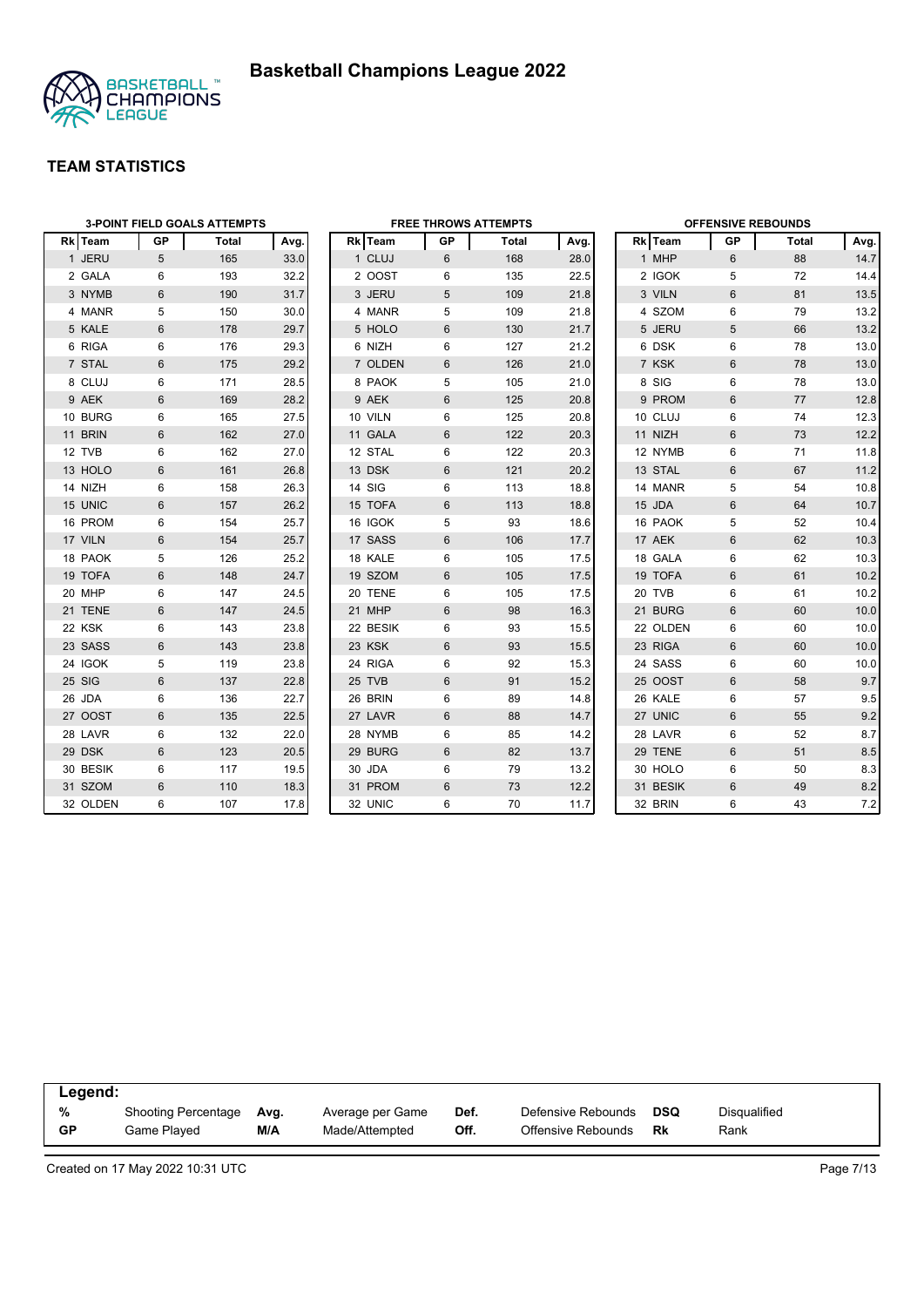



| <b>DEFENSIVE REBOUNDS</b> |                 |       |      |  | <b>ALLOWED FIELD GOALS</b> |    |       |      |  | <b>ALLOWED 2-POINT FIELD GOALS</b> |                |       |      |
|---------------------------|-----------------|-------|------|--|----------------------------|----|-------|------|--|------------------------------------|----------------|-------|------|
| Rk Team                   | <b>GP</b>       | Total | Avg. |  | Rk Team                    | GP | Total | Avg. |  | Rk Team                            | GP             | Total | Avg. |
| 1 IGOK                    | $5\phantom{.0}$ | 147   | 29.4 |  | 1 SASS                     | 6  | 197   | 32.8 |  | 1 SASS                             | 6              | 143   | 23.8 |
| 2 MANR                    | 5               | 145   | 29.0 |  | 2 AEK                      | 6  | 190   | 31.7 |  | 2 VILN                             | 6              | 138   | 23.0 |
| 3 PROM                    | $6\phantom{1}$  | 172   | 28.7 |  | 3 NIZH                     | 6  | 184   | 30.7 |  | 3 UNIC                             | $6\phantom{1}$ | 135   | 22.5 |
| 4 JERU                    | 5               | 140   | 28.0 |  | 4 CLUJ                     | 6  | 181   | 30.2 |  | 4 BURG                             | 6              | 132   | 22.0 |
| 5 SZOM                    | $6\phantom{1}$  | 165   | 27.5 |  | 5 KALE                     | 6  | 181   | 30.2 |  | 5 NIZH                             | 6              | 130   | 21.7 |
| 6 TENE                    | 6               | 161   | 26.8 |  | 6 NYMB                     | 6  | 179   | 29.8 |  | 6 NYMB                             | 6              | 127   | 21.2 |
| 7 TVB                     | 6               | 161   | 26.8 |  | 7 STAL                     | 6  | 179   | 29.8 |  | 7 AEK                              | $6\phantom{1}$ | 126   | 21.0 |
| 8 BESIK                   | 6               | 159   | 26.5 |  | 8 OLDEN                    | 6  | 177   | 29.5 |  | 8 STAL                             | 6              | 126   | 21.0 |
| 9 HOLO                    | $6\phantom{1}$  | 159   | 26.5 |  | 9 BRIN                     | 6  | 175   | 29.2 |  | 9 CLUJ                             | 6              | 124   | 20.7 |
| 10 NYMB                   | 6               | 159   | 26.5 |  | 10 SIG                     | 6  | 175   | 29.2 |  | 10 KALE                            | 6              | 122   | 20.3 |
| 11 STAL                   | 6               | 159   | 26.5 |  | 11 VILN                    | 6  | 175   | 29.2 |  | 11 DSK                             | 6              | 121   | 20.2 |
| 12 PAOK                   | 5               | 132   | 26.4 |  | 12 OOST                    | 6  | 173   | 28.8 |  | 12 LAVR                            | $\,6$          | 121   | 20.2 |
| 13 OOST                   | $6\phantom{1}$  | 158   | 26.3 |  | 13 GALA                    | 6  | 171   | 28.5 |  | 13 OLDEN                           | $6\phantom{1}$ | 121   | 20.2 |
| 14 GALA                   | 6               | 157   | 26.2 |  | 14 LAVR                    | 6  | 170   | 28.3 |  | 14 TVB                             | 6              | 121   | 20.2 |
| 15 RIGA                   | $6\phantom{1}$  | 152   | 25.3 |  | 15 BURG                    | 6  | 169   | 28.2 |  | 15 BRIN                            | 6              | 119   | 19.8 |
| 16 BRIN                   | 6               | 151   | 25.2 |  | 16 DSK                     | 6  | 169   | 28.2 |  | 16 OOST                            | 6              | 118   | 19.7 |
| 17 UNIC                   | 6               | 150   | 25.0 |  | 17 TVB                     | 6  | 169   | 28.2 |  | 17 SIG                             | 6              | 117   | 19.5 |
| 18 BURG                   | 6               | 145   | 24.2 |  | 18 MHP                     | 6  | 168   | 28.0 |  | 18 BESIK                           | 6              | 115   | 19.2 |
| 19 MHP                    | $6\phantom{1}$  | 145   | 24.2 |  | 19 BESIK                   | 6  | 165   | 27.5 |  | 19 MANR                            | 5              | 95    | 19.0 |
| 20 CLUJ                   | 6               | 143   | 23.8 |  | 20 RIGA                    | 6  | 164   | 27.3 |  | 20 HOLO                            | 6              | 112   | 18.7 |
| 21 DSK                    | 6               | 143   | 23.8 |  | 21 TOFA                    | 6  | 162   | 27.0 |  | 21 MHP                             | $6\phantom{1}$ | 109   | 18.2 |
| 22 KALE                   | 6               | 143   | 23.8 |  | 22 IGOK                    | 5  | 134   | 26.8 |  | 22 TENE                            | $\,6\,$        | 107   | 17.8 |
| 23 LAVR                   | $6\phantom{1}$  | 142   | 23.7 |  | 23 UNIC                    | 6  | 160   | 26.7 |  | 23 TOFA                            | $6\,$          | 106   | 17.7 |
| 24 JDA                    | 6               | 136   | 22.7 |  | 24 PAOK                    | 5  | 133   | 26.6 |  | 24 SZOM                            | 6              | 105   | 17.5 |
| 25 KSK                    | $6\phantom{1}$  | 136   | 22.7 |  | 25 HOLO                    | 6  | 159   | 26.5 |  | 25 RIGA                            | 6              | 103   | 17.2 |
| 26 SIG                    | 6               | 135   | 22.5 |  | 26 KSK                     | 6  | 158   | 26.3 |  | 26 GALA                            | 6              | 102   | 17.0 |
| 27 VILN                   | 6               | 135   | 22.5 |  | 27 TENE                    | 6  | 157   | 26.2 |  | 27 PROM                            | $6\phantom{1}$ | 102   | 17.0 |
| 28 NIZH                   | 6               | 133   | 22.2 |  | 28 PROM                    | 6  | 155   | 25.8 |  | 28 PAOK                            | 5              | 83    | 16.6 |
| 29 OLDEN                  | 6               | 130   | 21.7 |  | 29 SZOM                    | 6  | 154   | 25.7 |  | 29 JERU                            | 5              | 82    | 16.4 |
| 30 TOFA                   | 6               | 129   | 21.5 |  | 30 MANR                    | 5  | 128   | 25.6 |  | 30 IGOK                            | 5              | 79    | 15.8 |
| 31 AEK                    | $6\phantom{1}$  | 126   | 21.0 |  | 31 JERU                    | 5  | 125   | 25.0 |  | 31 KSK                             | $6\,$          | 93    | 15.5 |
| 32 SASS                   | 6               | 120   | 20.0 |  | 32 JDA                     | 6  | 147   | 24.5 |  | 32 JDA                             | $\,6\,$        | 88    | 14.7 |

| Legend:   |                            |      |                  |      |                    |            |              |  |
|-----------|----------------------------|------|------------------|------|--------------------|------------|--------------|--|
| %         | <b>Shooting Percentage</b> | Avg. | Average per Game | Def. | Defensive Rebounds | <b>DSQ</b> | Disqualified |  |
| <b>GP</b> | Game Played                | M/A  | Made/Attempted   | Off. | Offensive Rebounds | Rk         | Rank         |  |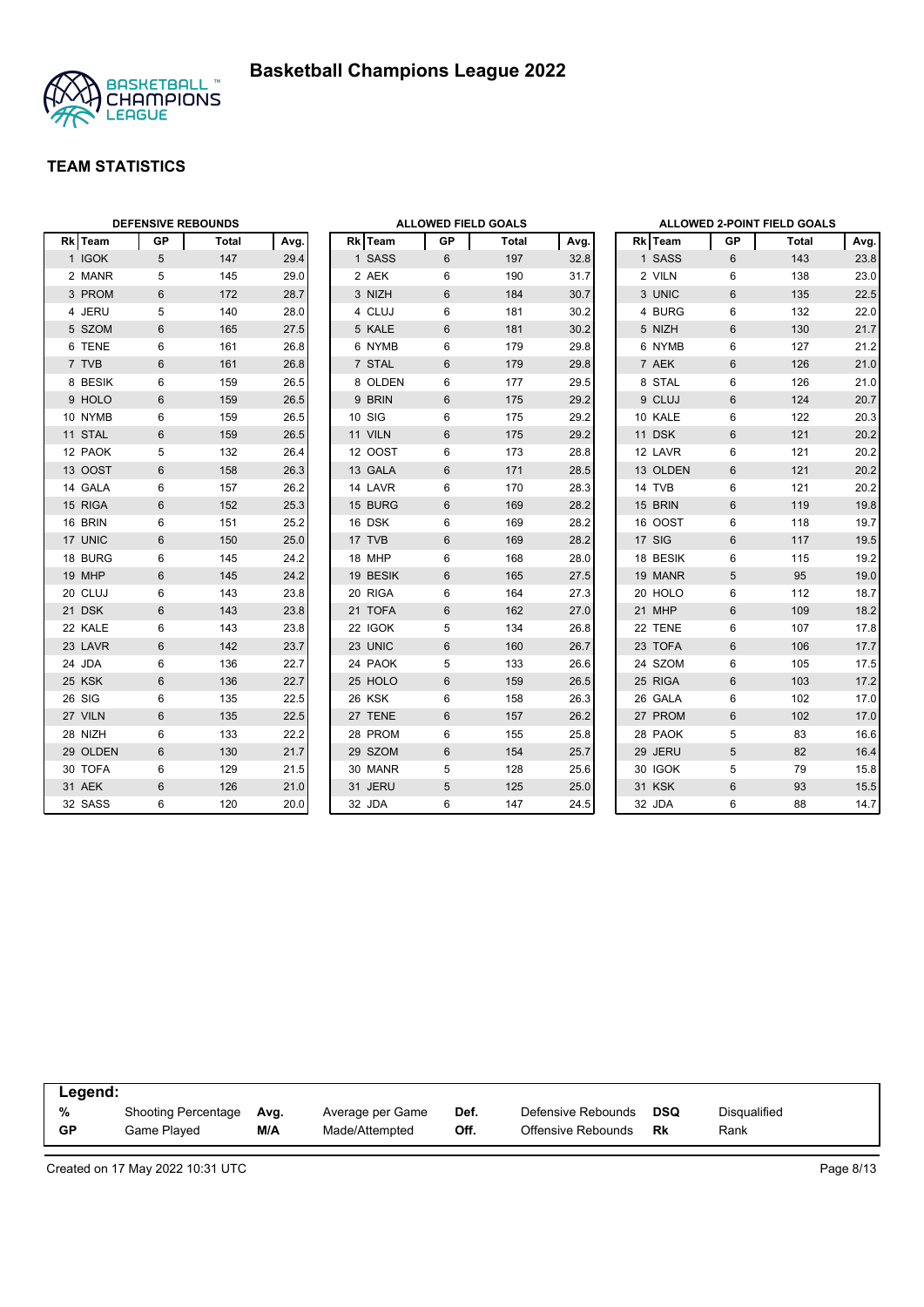

|          | ALLOWED 3-POINT FIELD GOALS |       |      |  |          |       | <b>ALLOWED FREE THROWS</b> |      | <b>ALLOWED FIELD GOALS ATTEMPTS</b> |          |                |       |      |
|----------|-----------------------------|-------|------|--|----------|-------|----------------------------|------|-------------------------------------|----------|----------------|-------|------|
| Rk Team  | GP                          | Total | Avg. |  | Rk Team  | GP    | Total                      | Avg. |                                     | Rk Team  | GP             | Total | Avg. |
| 1 GALA   | 6                           | 69    | 11.5 |  | 1 BRIN   | 6     | 101                        | 16.8 |                                     | 1 IGOK   | 5              | 340   | 68.0 |
| 2 IGOK   | 5                           | 55    | 11.0 |  | 2 JERU   | 5     | 83                         | 16.6 |                                     | 2 TENE   | 6              | 397   | 66.2 |
| 3 KSK    | 6                           | 65    | 10.8 |  | 3 NYMB   | 6     | 99                         | 16.5 |                                     | 3 GALA   | 6              | 396   | 66.0 |
| 4 AEK    | 6                           | 64    | 10.7 |  | 4 OOST   | 6     | 99                         | 16.5 |                                     | 4 OOST   | 6              | 396   | 66.0 |
| 5 RIGA   | 6                           | 61    | 10.2 |  | 5 BESIK  | 6     | 98                         | 16.3 |                                     | 5 STAL   | 6              | 395   | 65.8 |
| 6 PAOK   | 5                           | 50    | 10.0 |  | 6 BURG   | 6     | 97                         | 16.2 |                                     | 6 MANR   | 5              | 327   | 65.4 |
| 7 JDA    | 6                           | 59    | 9.8  |  | 7 KSK    | 6     | 94                         | 15.7 |                                     | 7 NYMB   | 6              | 391   | 65.2 |
| 8 KALE   | 6                           | 59    | 9.8  |  | 8 HOLO   | 6     | 93                         | 15.5 |                                     | 8 LAVR   | 6              | 390   | 65.0 |
| 9 MHP    | 6                           | 59    | 9.8  |  | 9 CLUJ   | 6     | 86                         | 14.3 |                                     | 9 BESIK  | 6              | 388   | 64.7 |
| 10 SIG   | 6                           | 58    | 9.7  |  | 10 TENE  | 6     | 86                         | 14.3 |                                     | 10 BURG  | 6              | 387   | 64.5 |
| 11 CLUJ  | 6                           | 57    | 9.5  |  | 11 RIGA  | 6     | 85                         | 14.2 |                                     | 11 PAOK  | 5              | 316   | 63.2 |
| 12 BRIN  | 6                           | 56    | 9.3  |  | 12 SZOM  | 6     | 85                         | 14.2 |                                     | 12 AEK   | 6              | 378   | 63.0 |
| 13 OLDEN | 6                           | 56    | 9.3  |  | 13 DSK   | 6     | 84                         | 14.0 |                                     | 13 KALE  | 6              | 378   | 63.0 |
| 14 TOFA  | 6                           | 56    | 9.3  |  | 14 TOFA  | 6     | 83                         | 13.8 |                                     | 14 TVB   | 6              | 378   | 63.0 |
| 15 OOST  | 6                           | 55    | 9.2  |  | 15 PAOK  | 5     | 68                         | 13.6 |                                     | 15 HOLO  | 6              | 377   | 62.8 |
| 16 NIZH  | 6                           | 54    | 9.0  |  | 16 NIZH  | 6     | 81                         | 13.5 |                                     | 16 PROM  | 6              | 377   | 62.8 |
| 17 SASS  | $6\phantom{1}$              | 54    | 9.0  |  | 17 OLDEN | $6\,$ | 81                         | 13.5 |                                     | 17 RIGA  | $6\phantom{1}$ | 376   | 62.7 |
| 18 PROM  | 6                           | 53    | 8.8  |  | 18 SIG   | 6     | 81                         | 13.5 |                                     | 18 SZOM  | 6              | 376   | 62.7 |
| 19 STAL  | $6\phantom{1}$              | 53    | 8.8  |  | 19 IGOK  | 5     | 67                         | 13.4 |                                     | 19 CLUJ  | 6              | 374   | 62.3 |
| 20 NYMB  | 6                           | 52    | 8.7  |  | 20 JDA   | 6     | 80                         | 13.3 |                                     | 20 BRIN  | 6              | 372   | 62.0 |
| 21 JERU  | 5                           | 43    | 8.6  |  | 21 KALE  | 6     | 80                         | 13.3 |                                     | 21 SASS  | 6              | 372   | 62.0 |
| 22 BESIK | 6                           | 50    | 8.3  |  | 22 MANR  | 5     | 66                         | 13.2 |                                     | 22 JERU  | 5              | 309   | 61.8 |
| 23 TENE  | 6                           | 50    | 8.3  |  | 23 GALA  | 6     | 75                         | 12.5 |                                     | 23 MHP   | 6              | 369   | 61.5 |
| 24 LAVR  | 6                           | 49    | 8.2  |  | 24 AEK   | 6     | 72                         | 12.0 |                                     | 24 VILN  | 6              | 365   | 60.8 |
| 25 SZOM  | 6                           | 49    | 8.2  |  | 25 STAL  | 6     | 72                         | 12.0 |                                     | 25 NIZH  | 6              | 362   | 60.3 |
| 26 DSK   | 6                           | 48    | 8.0  |  | 26 PROM  | 6     | 71                         | 11.8 |                                     | 26 KSK   | 6              | 361   | 60.2 |
| 27 TVB   | $6\phantom{1}$              | 48    | 8.0  |  | 27 SASS  | 6     | 68                         | 11.3 |                                     | 27 UNIC  | 6              | 359   | 59.8 |
| 28 HOLO  | 6                           | 47    | 7.8  |  | 28 TVB   | 6     | 60                         | 10.0 |                                     | 28 OLDEN | 6              | 358   | 59.7 |
| 29 MANR  | 5                           | 33    | 6.6  |  | 29 UNIC  | 6     | 58                         | 9.7  |                                     | 29 DSK   | 6              | 353   | 58.8 |
| 30 BURG  | 6                           | 37    | 6.2  |  | 30 MHP   | 6     | 55                         | 9.2  |                                     | 30 SIG   | 6              | 350   | 58.3 |
| 31 VILN  | $6\phantom{1}$              | 37    | 6.2  |  | 31 VILN  | 6     | 55                         | 9.2  |                                     | 31 TOFA  | 6              | 350   | 58.3 |
| 32 UNIC  | 6                           | 25    | 4.2  |  | 32 LAVR  | 6     | 51                         | 8.5  |                                     | 32 JDA   | 6              | 331   | 55.2 |

|    | Legend:             |      |                  |      |                    |            |                     |  |  |  |  |  |
|----|---------------------|------|------------------|------|--------------------|------------|---------------------|--|--|--|--|--|
| %  | Shooting Percentage | Avg. | Average per Game | Def. | Defensive Rebounds | <b>DSQ</b> | <b>Disqualified</b> |  |  |  |  |  |
| GP | Game Plaved         | M/A  | Made/Attempted   | Off. | Offensive Rebounds | Rk         | Rank                |  |  |  |  |  |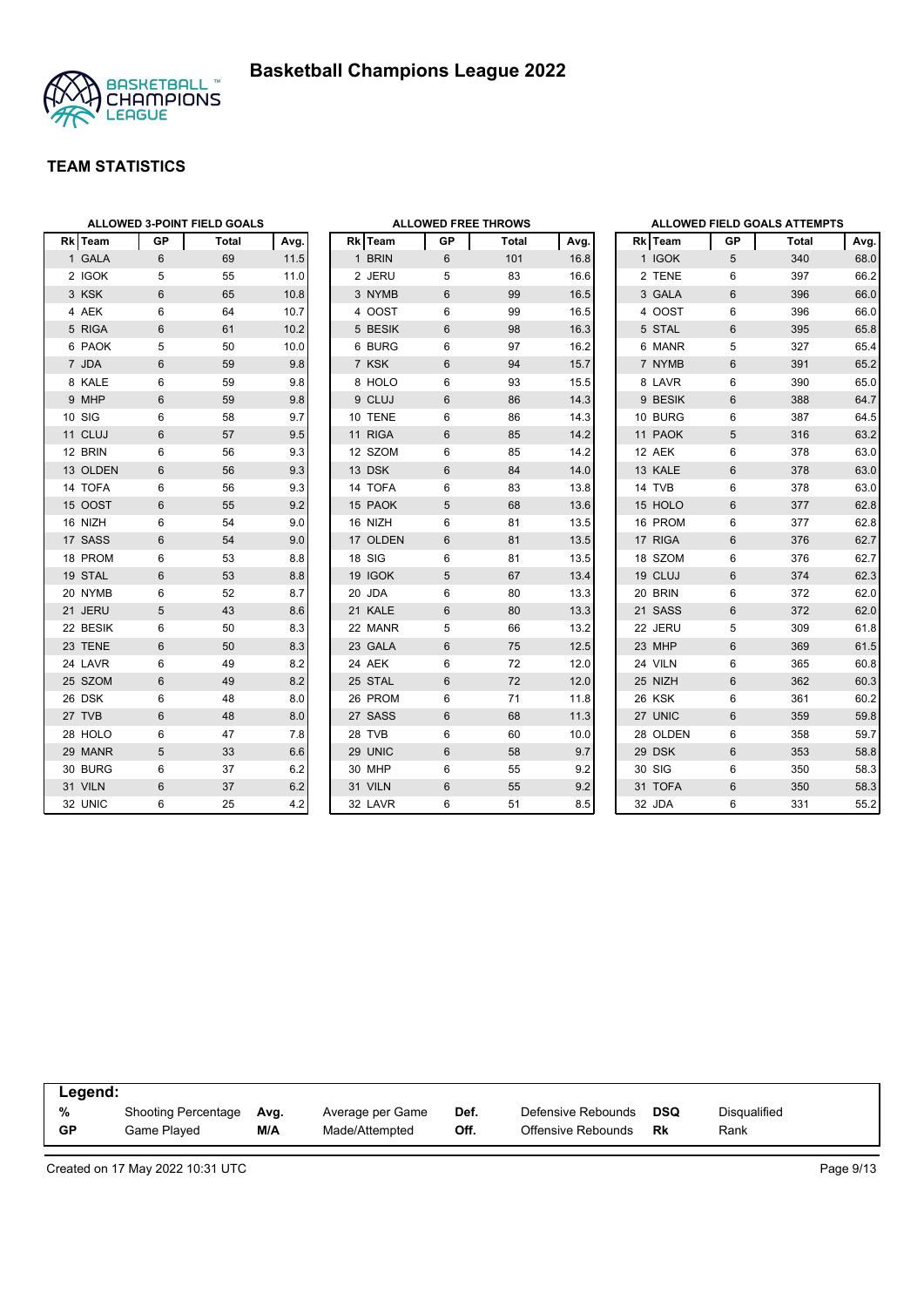



| Rkl | Team     | GP | <b>Total</b> | Avg. |  |
|-----|----------|----|--------------|------|--|
|     | 1 BURG   | 6  | 253          | 42.2 |  |
|     | 2 UNIC   | 6  | 252          | 42.0 |  |
|     | 3 VILN   | 6  | 249          | 41.5 |  |
|     | 4 NYMB   | 6  | 248          | 41.3 |  |
|     | 5 TENE   | 6  | 247          | 41.2 |  |
|     | 6 OOST   | 6  | 244          | 40.7 |  |
|     | 7 SASS   | 6  | 244          | 40.7 |  |
|     | 8 BESIK  | 6  | 238          | 39.7 |  |
|     | 9 TVB    | 6  | 238          | 39.7 |  |
|     | 10 KALE  | 6  | 232          | 38.7 |  |
|     | 11 MANR  | 5  | 193          | 38.6 |  |
|     | 12 RIGA  | 6  | 227          | 37.8 |  |
|     | 13 HOLO  | 6  | 224          | 37.3 |  |
|     | 14 PROM  | 6  | 222          | 37.0 |  |
|     | 15 AEK   | 6  | 221          | 36.8 |  |
|     | 16 LAVR  | 6  | 221          | 36.8 |  |
|     | 17 IGOK  | 5  | 183          | 36.6 |  |
|     | 18 CLUJ  | 6  | 219          | 36.5 |  |
|     | 19 NIZH  | 6  | 219          | 36.5 |  |
|     | 20 BRIN  | 6  | 215          | 35.8 |  |
|     | 21 OLDEN | 6  | 215          | 35.8 |  |
|     | 22 GALA  | 6  | 212          | 35.3 |  |
|     | 23 MHP   | 6  | 211          | 35.2 |  |
|     | 24 PAOK  | 5  | 172          | 34.4 |  |
|     | 25 STAL  | 6  | 205          | 34.2 |  |
|     | 26 SZOM  | 6  | 205          | 34.2 |  |
|     | 27 TOFA  | 6  | 204          | 34.0 |  |
|     | 28 JERU  | 5  | 169          | 33.8 |  |
|     | 29 DSK   | 6  | 201          | 33.5 |  |
|     | 30 SIG   | 6  | 196          | 32.7 |  |
|     | 31 KSK   | 6  | 192          | 32.0 |  |
|     | 32 JDA   | 6  | 167          | 27.8 |  |

|                |               |           | ALLOWED 3-POINT FIELD GOAL ATTEMPTS |      |
|----------------|---------------|-----------|-------------------------------------|------|
|                | Rk Team       | <b>GP</b> | <b>Total</b>                        | Avg. |
| $\mathbf{1}$   | <b>STAL</b>   | 6         | 190                                 | 31.7 |
|                | 2 IGOK        | 5         | 157                                 | 31.4 |
|                | 3 GALA        | 6         | 184                                 | 30.7 |
|                | 4 PAOK        | 5         | 144                                 | 28.8 |
| 5              | <b>SZOM</b>   | 6         | 171                                 | 28.5 |
|                | 6 KSK         | 6         | 169                                 | 28.2 |
| $\overline{7}$ | LAVR          | 6         | 169                                 | 28.2 |
|                | 8 JERU        | 5         | 140                                 | 28.0 |
|                | 9 JDA         | 6         | 164                                 | 27.3 |
|                | 10 MANR       | 5         | 134                                 | 26.8 |
|                | <b>11 MHP</b> | 6         | 158                                 | 26.3 |
|                | 12 AEK        | 6         | 157                                 | 26.2 |
|                | 13 BRIN       | 6         | 157                                 | 26.2 |
|                | 14 CLUJ       | 6         | 155                                 | 25.8 |
|                | 15 PROM       | 6         | 155                                 | 25.8 |
|                | 16 SIG        | 6         | 154                                 | 25.7 |
|                | 17 HOLO       | 6         | 153                                 | 25.5 |
|                | 18 DSK        | 6         | 152                                 | 25.3 |
|                | 19 OOST       | 6         | 152                                 | 25.3 |
|                | 20 BESIK      | 6         | 150                                 | 25.0 |
| 21             | <b>TENE</b>   | 6         | 150                                 | 25.0 |
|                | 22 RIGA       | 6         | 149                                 | 24.8 |
|                | 23 KALE       | 6         | 146                                 | 24.3 |
|                | 24 TOFA       | 6         | 146                                 | 24.3 |
|                | 25 NIZH       | 6         | 143                                 | 23.8 |
|                | 26 NYMB       | 6         | 143                                 | 23.8 |
|                | 27 OLDEN      | 6         | 143                                 | 23.8 |
|                | 28 TVB        | 6         | 140                                 | 23.3 |
|                | 29 BURG       | 6         | 134                                 | 22.3 |
|                | 30 SASS       | 6         | 128                                 | 21.3 |
|                | 31 VILN       | 6         | 116                                 | 19.3 |
|                | 32 UNIC       | 6         | 107                                 | 17.8 |

|                |                |           | <b>ALLOWED FREE THROWS ATTEMPTS</b> |      |
|----------------|----------------|-----------|-------------------------------------|------|
|                | <b>Rk</b> Team | <b>GP</b> | <b>Total</b>                        | Avg. |
|                | 1 OOST         | 6         | 142                                 | 23.7 |
|                | 2 NYMB         | 6         | 134                                 | 22.3 |
|                | 3 HOLO         | 6         | 133                                 | 22.2 |
| 4              | <b>BRIN</b>    | 6         | 132                                 | 22.0 |
| 5              | <b>DSK</b>     | 6         | 127                                 | 21.2 |
|                | 6 KSK          | 6         | 127                                 | 21.2 |
| $\overline{7}$ | <b>JERU</b>    | 5         | 105                                 | 21.0 |
|                | 8 BURG         | 6         | 125                                 | 20.8 |
|                | 9 SZOM         | 6         | 118                                 | 19.7 |
|                | 10 BESIK       | 6         | 117                                 | 19.5 |
|                | 11 CLUJ        | 6         | 116                                 | 19.3 |
|                | 12 STAL        | 6         | 110                                 | 18.3 |
|                | 13 TOFA        | 6         | 110                                 | 18.3 |
|                | 14 NIZH        | 6         | 109                                 | 18.2 |
|                | 15 PROM        | 6         | 109                                 | 18.2 |
|                | 16 MANR        | 5         | 91                                  | 18.2 |
|                | 17 GALA        | 6         | 108                                 | 18.0 |
|                | 18 KALE        | 6         | 108                                 | 18.0 |
|                | 19 RIGA        | 6         | 107                                 | 17.8 |
|                | 20 OLDEN       | 6         | 106                                 | 17.7 |
| 21             | <b>SIG</b>     | 6         | 106                                 | 17.7 |
|                | 22 PAOK        | 5         | 87                                  | 17.4 |
|                | 23 TENE        | 6         | 103                                 | 17.2 |
|                | 24 JDA         | 6         | 98                                  | 16.3 |
|                | 25 AEK         | 6         | 97                                  | 16.2 |
| 26             | <b>TVB</b>     | 6         | 91                                  | 15.2 |
| 27             | <b>IGOK</b>    | 5         | 76                                  | 15.2 |
|                | 28 SASS        | 6         | 90                                  | 15.0 |
|                | 29 UNIC        | 6         | 86                                  | 14.3 |
|                | 30 MHP         | 6         | 80                                  | 13.3 |
|                | 31 VILN        | 6         | 78                                  | 13.0 |
|                | 32 LAVR        | 6         | 71                                  | 11.8 |

| Legend:        |                                           |             |                                    |              |                                          |           |                      |  |
|----------------|-------------------------------------------|-------------|------------------------------------|--------------|------------------------------------------|-----------|----------------------|--|
| %<br><b>GP</b> | <b>Shooting Percentage</b><br>Game Played | Avg.<br>M/A | Average per Game<br>Made/Attempted | Def.<br>Off. | Defensive Rebounds<br>Offensive Rebounds | DSQ<br>Rk | Disqualified<br>Rank |  |
|                |                                           |             |                                    |              |                                          |           |                      |  |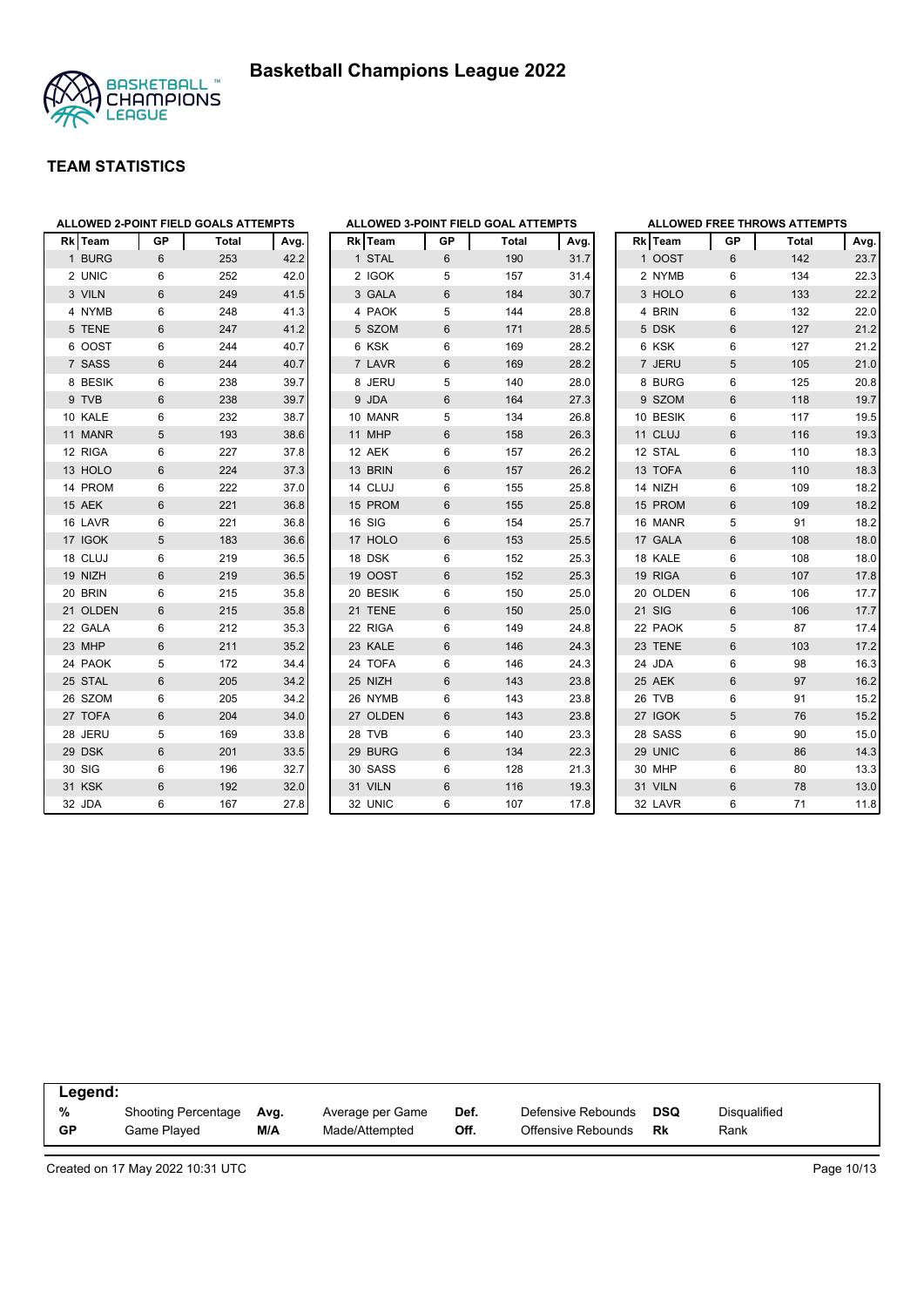



|          | <b>OPPONENT TOTAL FIELD GOALS %</b> |         |      |          |           | <b>OPPONENT 2-POINT FIELD GOALS %</b> |      | <b>OPPONENT 3-POINT FIELD GOALS %</b> |                |        |      |  |
|----------|-------------------------------------|---------|------|----------|-----------|---------------------------------------|------|---------------------------------------|----------------|--------|------|--|
| Rk Team  | <b>GP</b>                           | M/A     | %    | Rk Team  | <b>GP</b> | M/A                                   | $\%$ | Rk Team                               | GP             | M/A    | $\%$ |  |
| 1 MANR   | 5                                   | 128/327 | 39.1 | 1 IGOK   | 5         | 79/183                                | 43.2 | 1 UNIC                                | 6              | 25/107 | 23.4 |  |
| 2 IGOK   | 5                                   | 134/340 | 39.4 | 2 TENE   | 6         | 107/247                               | 43.3 | 2 MANR                                | 5              | 33/134 | 24.6 |  |
| 3 TENE   | 6                                   | 157/397 | 39.5 | 3 RIGA   | 6         | 103/227                               | 45.4 | 3 BURG                                | $6\phantom{1}$ | 37/134 | 27.6 |  |
| 4 JERU   | 5                                   | 125/309 | 40.5 | 4 PROM   | 6         | 102/222                               | 45.9 | 4 STAL                                | 6              | 53/190 | 27.9 |  |
| 5 SZOM   | $6\phantom{1}$                      | 154/376 | 41.0 | 5 GALA   | 6         | 102/212                               | 48.1 | 5 SZOM                                | $6\phantom{1}$ | 49/171 | 28.7 |  |
| 6 PROM   | 6                                   | 155/377 | 41.1 | 6 PAOK   | 5         | 83/172                                | 48.3 | 6 LAVR                                | 6              | 49/169 | 29.0 |  |
| 7 PAOK   | 5                                   | 133/316 | 42.1 | 7 BESIK  | 6         | 115/238                               | 48.3 | 7 JERU                                | 5              | 43/140 | 30.7 |  |
| 8 HOLO   | 6                                   | 159/377 | 42.2 | 8 OOST   | 6         | 118/244                               | 48.4 | 8 HOLO                                | 6              | 47/153 | 30.7 |  |
| 9 BESIK  | 6                                   | 165/388 | 42.5 | 9 KSK    | 6         | 93/192                                | 48.4 | 9 DSK                                 | 6              | 48/152 | 31.6 |  |
| 10 GALA  | 6                                   | 171/396 | 43.2 | 10 JERU  | 5         | 82/169                                | 48.5 | 10 VILN                               | 6              | 37/116 | 31.9 |  |
| 11 LAVR  | 6                                   | 170/390 | 43.6 | 11 MANR  | 5         | 95/193                                | 49.2 | 11 BESIK                              | 6              | 50/150 | 33.3 |  |
| 12 RIGA  | 6                                   | 164/376 | 43.6 | 12 HOLO  | 6         | 112/224                               | 50.0 | 12 TENE                               | 6              | 50/150 | 33.3 |  |
| 13 BURG  | 6                                   | 169/387 | 43.7 | 13 TVB   | 6         | 121/238                               | 50.8 | 13 PROM                               | 6              | 53/155 | 34.2 |  |
| 14 OOST  | 6                                   | 173/396 | 43.7 | 14 NYMB  | 6         | 127/248                               | 51.2 | 14 TVB                                | 6              | 48/140 | 34.3 |  |
| 15 KSK   | 6                                   | 158/361 | 43.8 | 15 SZOM  | 6         | 105/205                               | 51.2 | 15 PAOK                               | 5              | 50/144 | 34.7 |  |
| 16 JDA   | 6                                   | 147/331 | 44.4 | 16 MHP   | 6         | 109/211                               | 51.7 | 16 IGOK                               | 5              | 55/157 | 35.0 |  |
| 17 UNIC  | 6                                   | 160/359 | 44.6 | 17 TOFA  | 6         | 106/204                               | 52.0 | 17 BRIN                               | $6\phantom{1}$ | 56/157 | 35.7 |  |
| 18 TVB   | 6                                   | 169/378 | 44.7 | 18 BURG  | 6         | 132/253                               | 52.2 | 18 JDA                                | 6              | 59/164 | 36.0 |  |
| 19 STAL  | 6                                   | 179/395 | 45.3 | 19 KALE  | 6         | 122/232                               | 52.6 | 19 OOST                               | $6\phantom{1}$ | 55/152 | 36.2 |  |
| 20 MHP   | 6                                   | 168/369 | 45.5 | 20 JDA   | 6         | 88/167                                | 52.7 | 20 NYMB                               | 6              | 52/143 | 36.4 |  |
| 21 NYMB  | 6                                   | 179/391 | 45.8 | 21 UNIC  | 6         | 135/252                               | 53.6 | 21 CLUJ                               | $6\phantom{1}$ | 57/155 | 36.8 |  |
| 22 TOFA  | 6                                   | 162/350 | 46.3 | 22 LAVR  | 6         | 121/221                               | 54.8 | 22 MHP                                | 6              | 59/158 | 37.3 |  |
| 23 BRIN  | 6                                   | 175/372 | 47.0 | 23 BRIN  | 6         | 119/215                               | 55.3 | 23 GALA                               | $\,6\,$        | 69/184 | 37.5 |  |
| 24 DSK   | 6                                   | 169/353 | 47.9 | 24 VILN  | 6         | 138/249                               | 55.4 | 24 SIG                                | 6              | 58/154 | 37.7 |  |
| 25 KALE  | $6\phantom{1}$                      | 181/378 | 47.9 | 25 OLDEN | 6         | 121/215                               | 56.3 | 25 NIZH                               | $\,6\,$        | 54/143 | 37.8 |  |
| 26 VILN  | 6                                   | 175/365 | 47.9 | 26 CLUJ  | 6         | 124/219                               | 56.6 | 26 TOFA                               | 6              | 56/146 | 38.4 |  |
| 27 CLUJ  | $\,6\,$                             | 181/374 | 48.4 | 27 AEK   | 6         | 126/221                               | 57.0 | 27 KSK                                | $6\phantom{1}$ | 65/169 | 38.5 |  |
| 28 OLDEN | 6                                   | 177/358 | 49.4 | 28 SASS  | 6         | 143/244                               | 58.6 | 28 OLDEN                              | 6              | 56/143 | 39.2 |  |
| 29 SIG   | 6                                   | 175/350 | 50.0 | 29 NIZH  | 6         | 130/219                               | 59.4 | 29 KALE                               | $6\phantom{1}$ | 59/146 | 40.4 |  |
| 30 AEK   | 6                                   | 190/378 | 50.3 | 30 SIG   | 6         | 117/196                               | 59.7 | 30 AEK                                | 6              | 64/157 | 40.8 |  |
| 31 NIZH  | 6                                   | 184/362 | 50.8 | 31 DSK   | 6         | 121/201                               | 60.2 | 31 RIGA                               | 6              | 61/149 | 40.9 |  |
| 32 SASS  | 6                                   | 197/372 | 53.0 | 32 STAL  | 6         | 126/205                               | 61.5 | 32 SASS                               | 6              | 54/128 | 42.2 |  |

|           | Legend:                    |      |                  |      |                    |     |              |  |  |  |  |  |
|-----------|----------------------------|------|------------------|------|--------------------|-----|--------------|--|--|--|--|--|
| %         | <b>Shooting Percentage</b> | Avg. | Average per Game | Def. | Defensive Rebounds | DSQ | Disqualified |  |  |  |  |  |
| <b>GP</b> | Game Played                | M/A  | Made/Attempted   | Off. | Offensive Rebounds | Rk  | Rank         |  |  |  |  |  |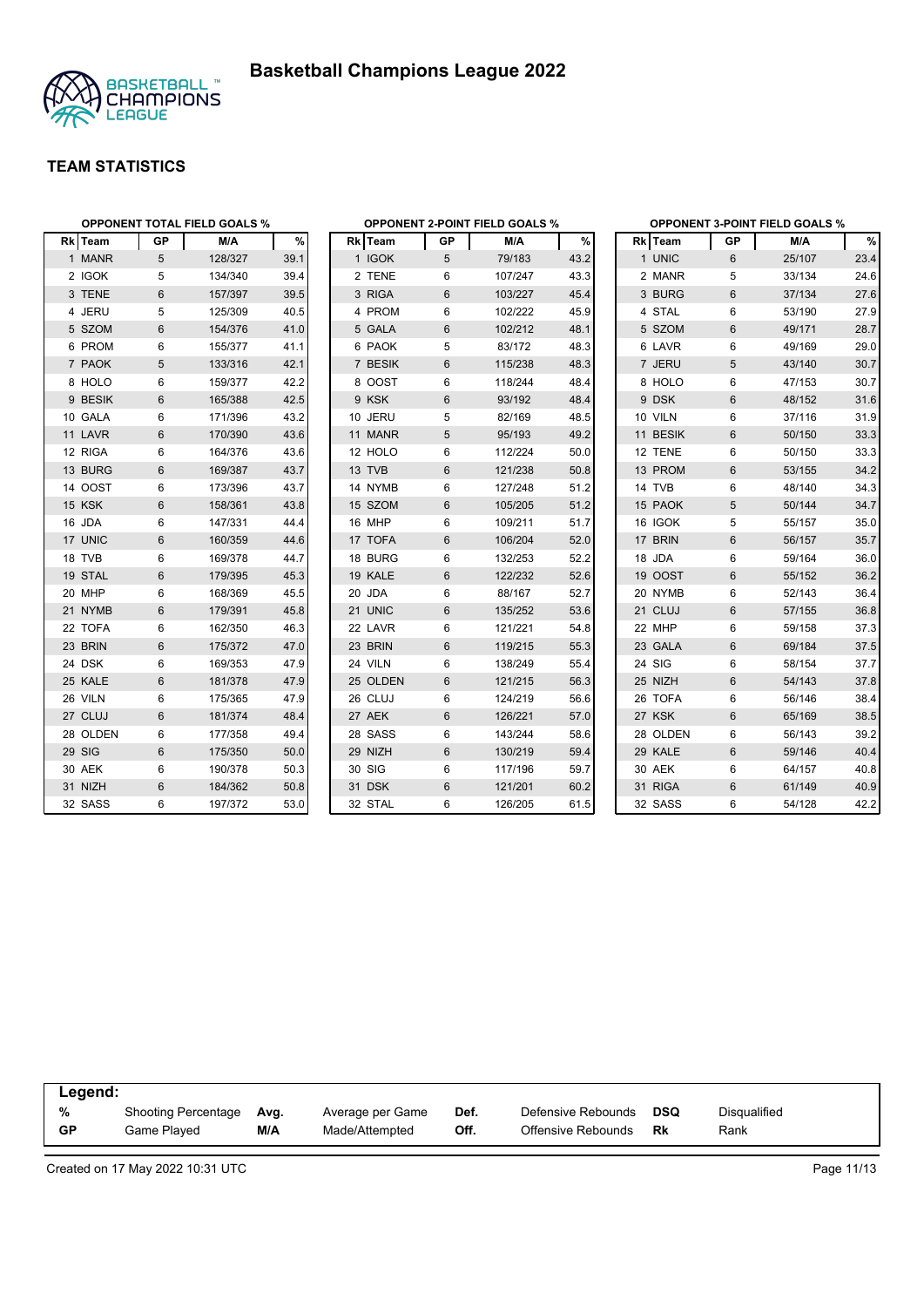

| <b>OPPONENT FREE THROWS %</b> | <b>BENCH POINTS</b> |         |      |  | <b>FAST BREAK POINTS</b> |    |              |      |          |    |              |      |
|-------------------------------|---------------------|---------|------|--|--------------------------|----|--------------|------|----------|----|--------------|------|
| Rk Team                       | GP                  | M/A     | $\%$ |  | Rk Team                  | GP | <b>Total</b> | Avg. | Rk Team  | GP | <b>Total</b> | Avg. |
| 1 IGOK                        | 5                   | 67/76   | 88.2 |  | 1 MANR                   | 5  | 202          | 40.4 | 1 GALA   | 6  | 111          | 18.5 |
| 2 BESIK                       | 6                   | 98/117  | 83.8 |  | 2 BURG                   | 6  | 224          | 37.3 | 2 NYMB   | 6  | 92           | 15.3 |
| 3 TENE                        | 6                   | 86/103  | 83.5 |  | 3 JERU                   | 5  | 177          | 35.4 | 3 PROM   | 6  | 86           | 14.3 |
| 4 JDA                         | 6                   | 80/98   | 81.6 |  | 4 UNIC                   | 6  | 206          | 34.3 | 4 STAL   | 6  | 82           | 13.7 |
| 5 RIGA                        | 6                   | 85/107  | 79.4 |  | 5 TENE                   | 6  | 203          | 33.8 | 5 PAOK   | 5  | 67           | 13.4 |
| 6 JERU                        | 5                   | 83/105  | 79.0 |  | 6 KALE                   | 6  | 191          | 31.8 | 6 SZOM   | 6  | 76           | 12.7 |
| 7 PAOK                        | 5                   | 68/87   | 78.2 |  | 7 DSK                    | 6  | 189          | 31.5 | 7 BRIN   | 6  | 70           | 11.7 |
| 8 BURG                        | 6                   | 97/125  | 77.6 |  | 8 SZOM                   | 6  | 189          | 31.5 | 8 OLDEN  | 6  | 69           | 11.5 |
| 9 BRIN                        | 6                   | 101/132 | 76.5 |  | 9 NIZH                   | 6  | 185          | 30.8 | 9 TVB    | 6  | 66           | 11.0 |
| 10 OLDEN                      | 6                   | 81/106  | 76.4 |  | <b>10 KSK</b>            | 6  | 183          | 30.5 | 10 BESIK | 6  | 65           | 10.8 |
| 11 SIG                        | 6                   | 81/106  | 76.4 |  | 11 RIGA                  | 6  | 179          | 29.8 | 11 MHP   | 6  | 65           | 10.8 |
| 12 SASS                       | 6                   | 68/90   | 75.6 |  | 12 BRIN                  | 6  | 168          | 28.0 | 12 SASS  | 6  | 65           | 10.8 |
| 13 TOFA                       | 6                   | 83/110  | 75.5 |  | 13 MHP                   | 6  | 167          | 27.8 | 13 TOFA  | 6  | 65           | 10.8 |
| 14 NIZH                       | 6                   | 81/109  | 74.3 |  | 14 SIG                   | 6  | 166          | 27.7 | 14 UNIC  | 6  | 65           | 10.8 |
| 15 AEK                        | 6                   | 72/97   | 74.2 |  | 15 PAOK                  | 5  | 136          | 27.2 | 15 MANR  | 5  | 53           | 10.6 |
| 16 CLUJ                       | 6                   | 86/116  | 74.1 |  | 16 VILN                  | 6  | 161          | 26.8 | 16 BURG  | 6  | 63           | 10.5 |
| 17 KALE                       | 6                   | 80/108  | 74.1 |  | 17 OOST                  | 6  | 160          | 26.7 | 17 VILN  | 6  | 62           | 10.3 |
| 18 KSK                        | 6                   | 94/127  | 74.0 |  | 18 HOLO                  | 6  | 149          | 24.8 | 18 DSK   | 6  | 60           | 10.0 |
| 19 NYMB                       | 6                   | 99/134  | 73.9 |  | 19 OLDEN                 | 6  | 146          | 24.3 | 19 CLUJ  | 6  | 59           | 9.8  |
| 20 MANR                       | 5                   | 66/91   | 72.5 |  | 20 NYMB                  | 6  | 145          | 24.2 | 20 IGOK  | 5  | 48           | 9.6  |
| 21 SZOM                       | 6                   | 85/118  | 72.0 |  | 21 SASS                  | 6  | 145          | 24.2 | 21 SIG   | 6  | 57           | 9.5  |
| 22 LAVR                       | 6                   | 51/71   | 71.8 |  | 22 IGOK                  | 5  | 120          | 24.0 | 22 OOST  | 6  | 55           | 9.2  |
| 23 VILN                       | $6\phantom{1}$      | 55/78   | 70.5 |  | 23 BESIK                 | 6  | 140          | 23.3 | 23 AEK   | 6  | 52           | 8.7  |
| 24 HOLO                       | 6                   | 93/133  | 69.9 |  | 24 TVB                   | 6  | 139          | 23.2 | 24 RIGA  | 6  | 51           | 8.5  |
| 25 OOST                       | 6                   | 99/142  | 69.7 |  | 25 PROM                  | 6  | 136          | 22.7 | 25 LAVR  | 6  | 50           | 8.3  |
| 26 GALA                       | 6                   | 75/108  | 69.4 |  | 26 TOFA                  | 6  | 135          | 22.5 | 26 JDA   | 6  | 47           | 7.8  |
| 27 MHP                        | 6                   | 55/80   | 68.8 |  | 27 CLUJ                  | 6  | 134          | 22.3 | 27 HOLO  | 6  | 44           | 7.3  |
| 28 UNIC                       | 6                   | 58/86   | 67.4 |  | 28 AEK                   | 6  | 130          | 21.7 | 28 JERU  | 5  | 35           | 7.0  |
| 29 DSK                        | 6                   | 84/127  | 66.1 |  | 29 JDA                   | 6  | 125          | 20.8 | 29 KSK   | 6  | 41           | 6.8  |
| 30 TVB                        | 6                   | 60/91   | 65.9 |  | 30 GALA                  | 6  | 123          | 20.5 | 30 TENE  | 6  | 41           | 6.8  |
| 31 STAL                       | 6                   | 72/110  | 65.5 |  | 31 STAL                  | 6  | 106          | 17.7 | 31 NIZH  | 6  | 36           | 6.0  |
| 32 PROM                       | 6                   | 71/109  | 65.1 |  | 32 LAVR                  | 6  | 103          | 17.2 | 32 KALE  | 6  | 26           | 4.3  |

| Legend:   |                            |      |                  |      |                    |            |              |  |  |
|-----------|----------------------------|------|------------------|------|--------------------|------------|--------------|--|--|
| %         | <b>Shooting Percentage</b> | Ava. | Average per Game | Def. | Defensive Rebounds | <b>DSQ</b> | Disqualified |  |  |
| <b>GP</b> | Game Played                | M/A  | Made/Attempted   | Off. | Offensive Rebounds | Rk         | Rank         |  |  |